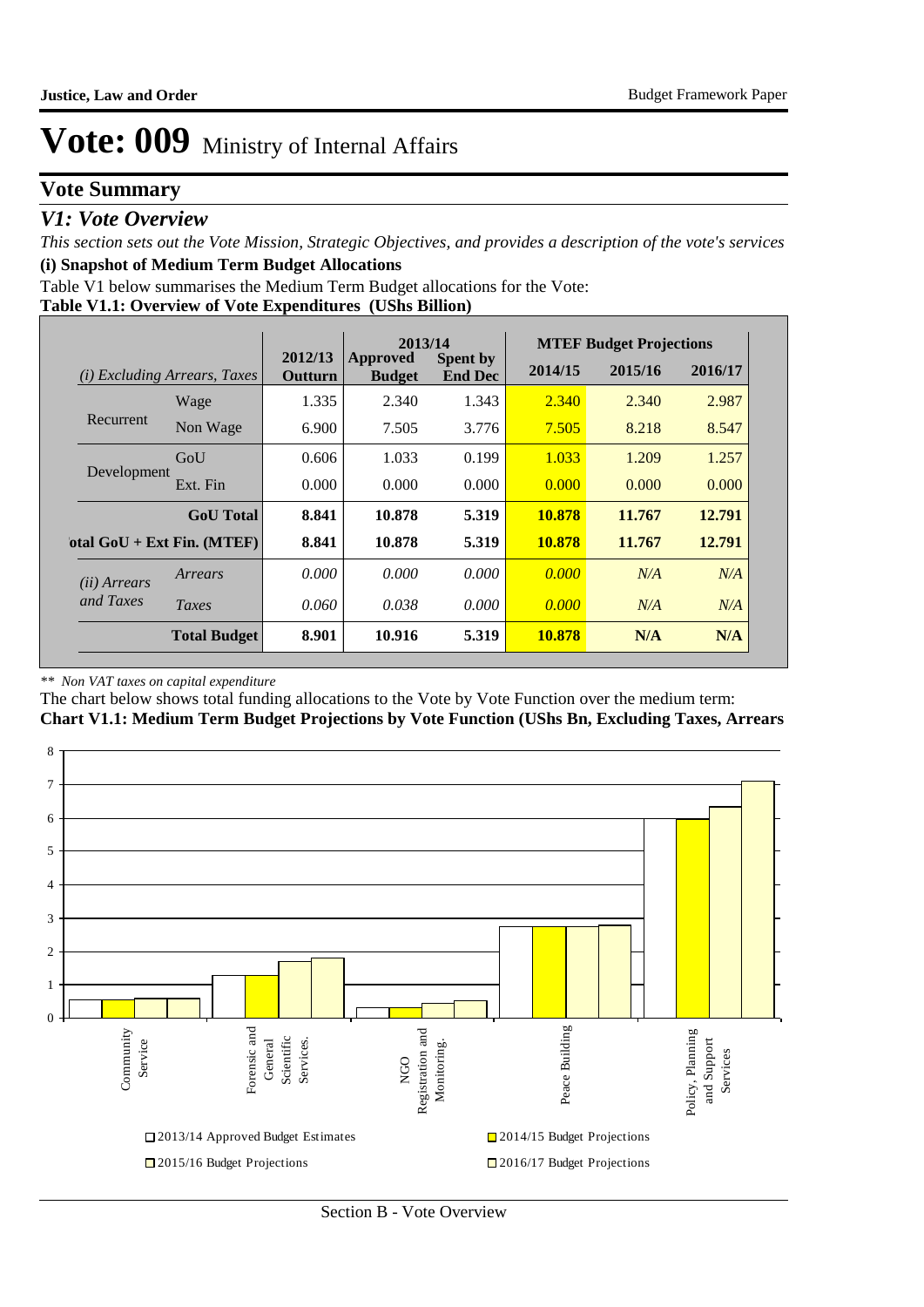### **Vote Summary**

**(ii) Vote Mission Statement** The Vote's Mission Statement is:

> *To provide a secure and peaceful environment for all ugandans by keeping law and order, provision of forensic and scientific analytical services,Implement the Community Service Act,registration , regulation, monitoring and coordination of NGOs, implementation of the Amnesty Law and reduce the proliferation of illicit Small Arms and Light Weapons.*

#### **(iii) Vote Outputs which Contribute to Priority Sector Outcomes**

The table below sets out the vote functions and outputs delivered by the vote which the sector considers as contributing most to priority sector outcomes.

#### **Table V1.2: Sector Outcomes, Vote Functions and Key Outputs Sector Outcome 1: Sector Outcome 2: Sector Outcome 3:** *Strenghtened legal and policy frameworks for JLOS operations and national development Access to JLOS services particularly for the vulnerable persons enhanced Observance of Human rights and accountability promoted* **Vote Function: 12 12 Peace Building** *Outputs Contributing to Outcome 1: Outputs Contributing to Outcome 2: Outputs Contributing to Outcome 3:* None None *Outputs Provided* 121201 Prevention of proliferation of illicit SALW. *Outputs Funded* 121251 Demobilisation of reporters/ex combatants. 121252 Resettlement/reinsertion of reporters **Vote Function: 12 13 Forensic and General Scientific Services.** *Outputs Contributing to Outcome 1: Outputs Contributing to Outcome 2: Outputs Contributing to Outcome 3:* None **None None** *Outputs Provided* 121301 Forensic and General Scientific Services, 121302 Improved quality of samples and exhibits delivered. **Vote Function: 12 14 Community Service** *Outputs Contributing to Outcome 1: Outputs Contributing to Outcome 2: Outputs Contributing to Outcome 3:* None *Outputs Provided* None 121401 Improved Community Service Orders. *Outputs Funded* 121451 Community Service Facilitation

### *V2: Past Vote Performance and Medium Term Plans*

*This section describes past and future vote performance, in terms of key vote outputs and plans to address sector policy implementation issues.* 

### **(i) Past and Future Planned Vote Outputs**

MINISTRY PHYSICAL PERFORMANCE FOR FY 2012/13. *2012/13 Performance*

### A) STRENGTHENING THE LEGAL AND POLICY FRAMEWORK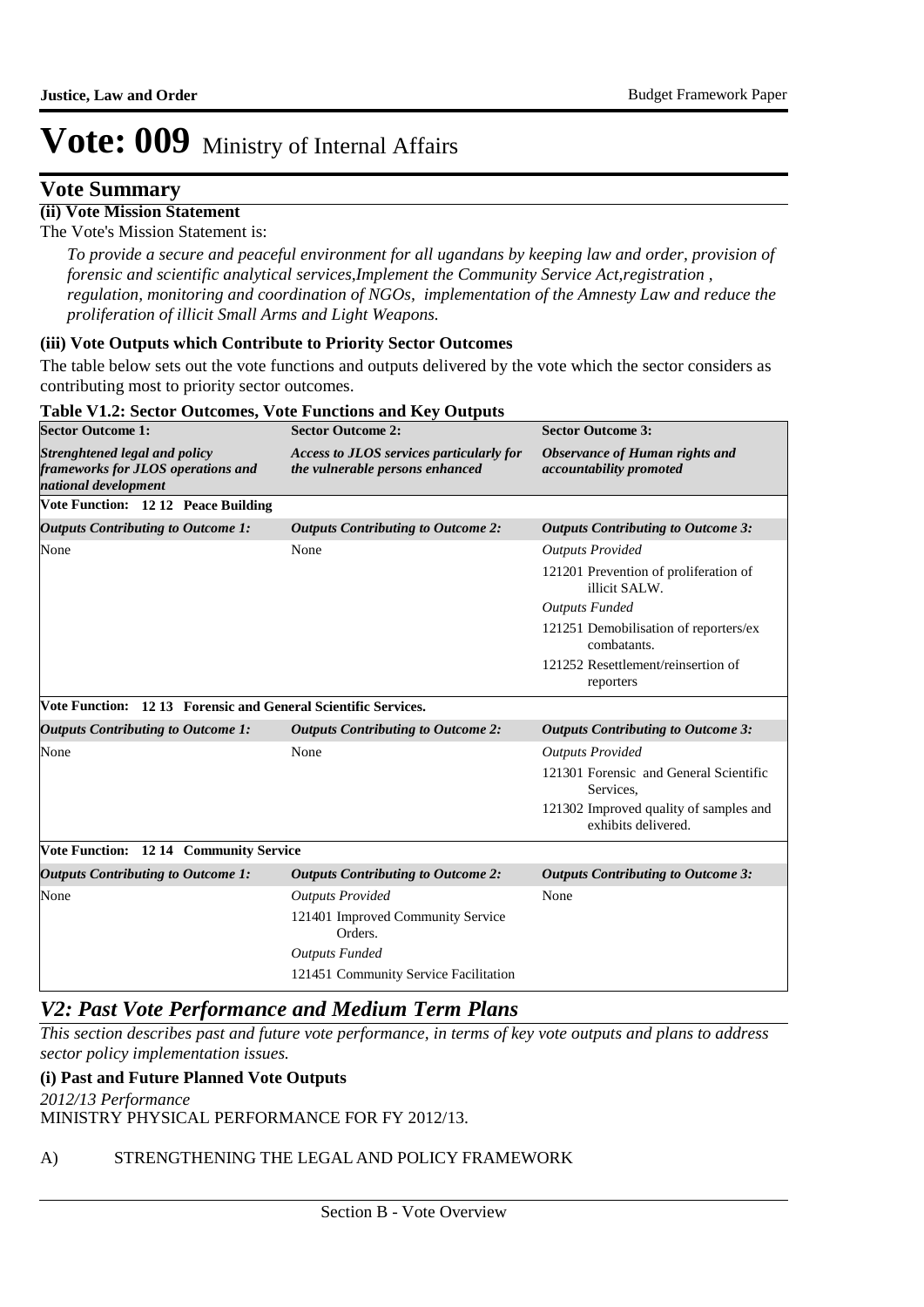### **Vote Summary**

- 1. Cabinet memorandum on the proposed principles of fire arms Law prepared.
- 2. National Action Plan reviewed.
- 3. Printed and disseminated 1000 copies of NGO guidelines for District and Sub County monitoring committees.
- 4. Held 7 radio talk shows on the NGO Policy.
- 5. Printed 400 and 500 copies of the NGO Policy and NGO regulations respectively.
- 6. Produced a draft Strategic Investment Plan.
- 7. Annual progress reports for the Ministry prepared and submitted to MoFPED, JLOS and OPM.
- 8. Prepared the Ministry Budget Framework Paper (BFP) for FY 2013/14.

### B) ACCESS TO JLOS SERVICES ENHANCED

1. Assessed obsolete, expired and un serviceable riffles and ordinance in UPDF and UPF stores in western region.

2. Marked all ups arms, ISO arms in eastern, Mid- Eastern, Western, Central, South Eastern, Eastern, Mid-Eastern, Southern and South Western regions.

- 3. Registered 447 new NGOs and renewed 513 NGO permits.
- 4. Held 12 meetings on arbitration cases for 17 NGOs to resolve disputes.
- 5. 3 regional workshops were conducted in Arua, Gulu and Mbale to disseminate the NGO policy.
- 6. Coordinated and provided advisory support to the different departments of the ministry;
- 7. Conducted counter terrorism training for private security organizations in Kampala.
- 8. Inspected site for temporary storage of explosive for seismic survey at Ayago hydropower project and a quarry site at Kibale, demolition of expired detonators for cementers quarry, inspected Nambi hill quarry at Zirobwe, inspected RCC magazine at Ntungamo, inspected site at Kabale for placement of explosive magazine for Sino minerals investments ltd.
- 9. 552 forensic cases examined and disposed off.
- 10. 192 commercial and illicit products cases with 409 exhibits were verified and reported.
- 11. 185 environmental and agricultural cases with 74 samples were analyzed and reported.
- 12. 132 reporters from ADF and LRA were documented for amnesty and resettled in their communities.

13. 15 dialogue and reconciliation meetings were held between reporters and the host communities in 05 DRTs for peaceful coexistence.

- 14. 135 reporters who had been demobilized were provided with reinsertion and resettlement support.
- 15. 9 reporters from LRA repatriated from DR Congo were reunited with their families and next of kin.
- 16. Provided psychosocial support to 20 reporters in the DRTs of Kitgum, Gulu and Central;
- 17. 450 reporters and victims were trained in metal fabrication, entrepreneurial and agric management
- skills, environmental management and tree planting and provided with tool kits.
- 18. Managed and supervised 8846 orders issued.
- 19. 578 placement supervisors trained in the north for improved program performance.
- 20. 29 radio talk shows conducted in northern Uganda and three television talk shows for awareness raising.
- 21. 1761 posters and 145 offender jackets were distributed.
- 22. 2120 brochures distributed.
- 23. 588 home visits made for follow up of offenders.
- 24. 828 offenders counseled for complete rehabilitation.
- 25. 44 re-arrests made in lira, Kiruhura, Kampala, Iganga, Busia, Luwero, Kayunga and Rakai.
- 26. 11 districts supported for planning committee meetings, CS forms and monitoring.

### C) OBSERVANCE OF HUMAN RIGHTS AND ACCOUNTABILITY PROMOTED

1. Trained 35 data and records officers from UPDF, UPF, UPS, ISO and UWA in the management of Central Firearms Registry and armory.

2. Procured five computers for the Central Firearms Registry.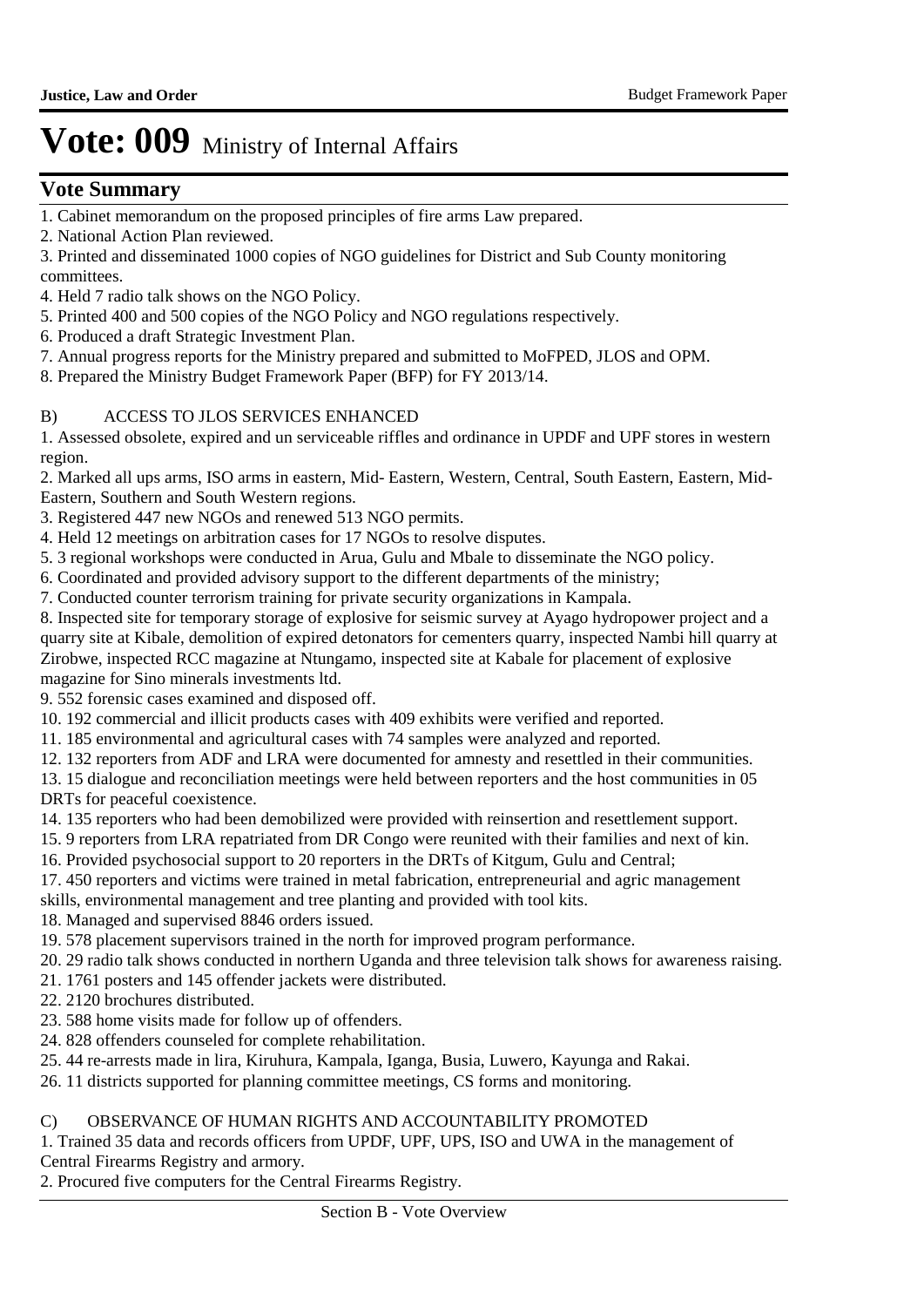### **Vote Summary**

- 3. Destroyed 15 tones of expired ordnances at Karama in Kabamba.
- 4. Established peace clubs in 6 Districts of Amudat, Kabong, Kotido, Moroto, Nakapiripirit and Napak
- 4. 40 Magistrates trained on community service implementation.
- 5. Expert opinion was offered in 3 out of 40 court sessions summoned.
- 6. 60% of staff appraisal forms completed.

7. Facilitated the training of 05 staff in specialized areas of procurement, logistics management and general management.

8. 30 staff members vaccinated against Hepatitis B.

9. Developed guidelines for the HIV/AIDS work based Policy.

- 10. Carried out desk monitoring of 5710 NGOs.
- 11. Monitored 65 NGOs.

12. 120 reporters and community members were counseled and given support services in Yumbe TC and Atiak; Reporters and victims in Gulu, Central, Kitgum, Mbale and Arua DRTs were sensitized on existing opportunities and programs for sustainability.

*Preliminary 2013/14 Performance*

MINISTRY PHYSICAL PERFORMANCE FOR FY 2012/13.

### A) STRENGTHENING THE LEGAL AND POLICY FRAMEWORK

- 1. Draft principles for firearms Act ready for submission to Cabinet
- 2. Draft principles for Forensic services and chemical (management and control) bill approved by Cabinet.
- 3. Drafting by First Parliamentary council on going.
- 4. Consultations to review the firearms regulations initiated
- 5. The draft Bill on NGO amendment Act is ready for re-submission to Cabinet

### B) ACCESS TO JLOS SERVICES ENHANCED

1. Procurement of 1000 copies of the National Policy on SALW at evaluation stage.

- 2. Marking of ISO arms in seven districts of western region is complete
- 3. 5 sensitized meetings were held in Central DRT (Luwero, Kyanzaga, Kayunga) and Kitgum DRT (Kitgum town council and Acholi Bur)
- 4. Facilitated repatriation of 21 ineligible reporters particularly from M23 fighting group.
- 5. Registered 231 NGOs
- 6. Renewed 196 NGOs permits

7. Provided support services to Amnesty Commission offices (Secretariat, 6 DRTs & Beni Liaison office)

8. Procurement of ICT equipments for Virtual private network to enhance communication between MoIA Hqtrs and DGAL in Wandegeya at evaluation stage.

9. 4 mobilization meetings were held during which 120 reporters and victims were identified for training in life skills in the DRTs of Gulu, Kitgum, Arua and Mbale for skills training.

10. 325 cases received (Toxicology – 225, DNA – 66, Ballistics – 24, Question Doc – 10). 51 commercial and illicit product cases (Drugs of Abuse, Counterfeits etc.) comprising of 200 exhibits.

11. 148 cases (Toxicology – 55, DNA – 5, Ballistics – 18 & Question Doc -9) analyzed and disposed.

12. All commercial cases were analyzed  $& 50$  environmental and agricultural cases with 50 samples

13. 56 Court summons (32 upcountry and 24 within Kampala) received.

14. However, 12 courts were attended within Kampala and 3 courts attended in Iganga, Kabale& Fort Portal.

15. Mbarara regional laboratory is now complete and is due for receipt by GoU

16. Under visibility, the Ministry under NCS presented a paper on best practices in non custodial in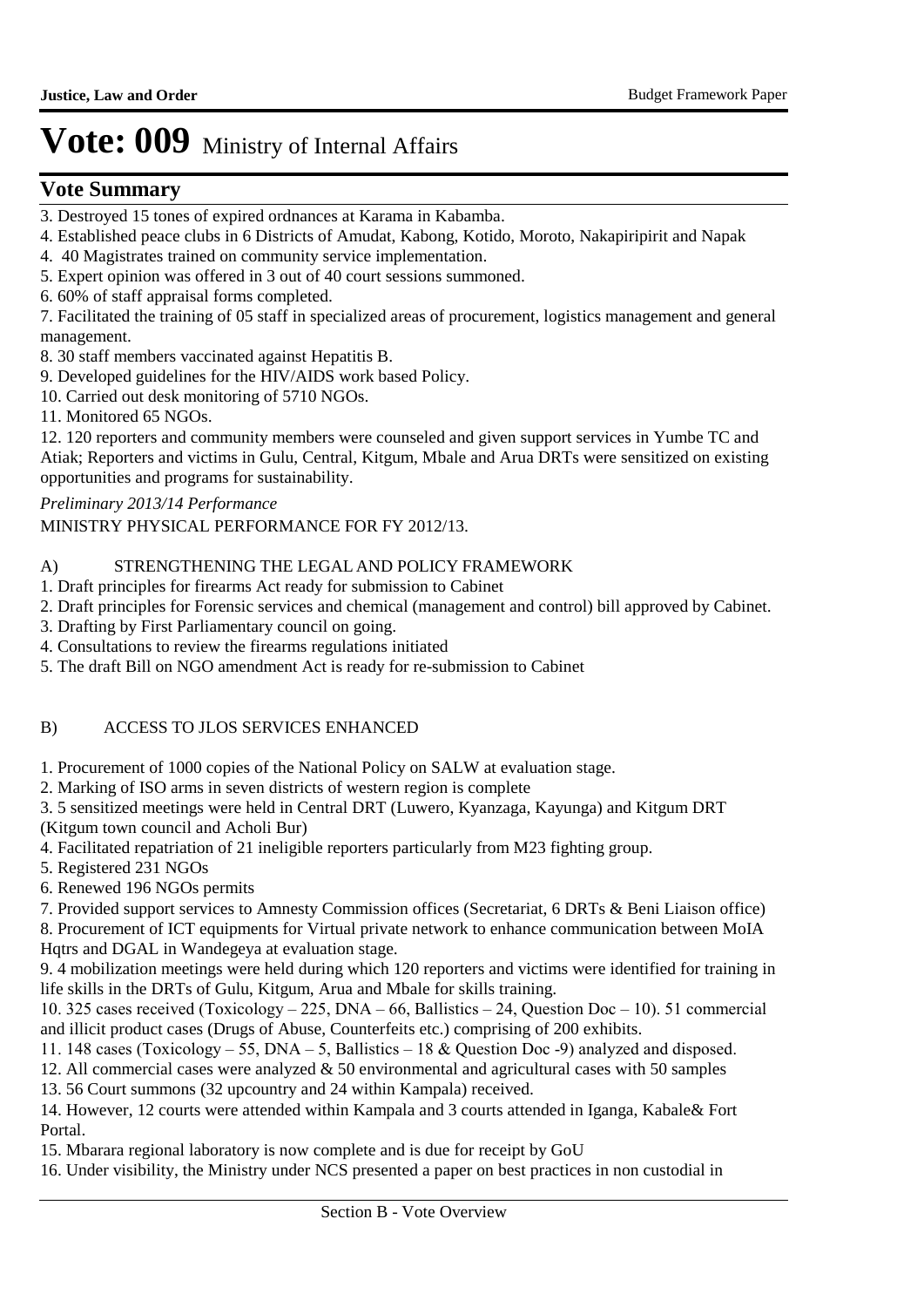### **Vote Summary**

Uganda, development of Handbook on Community Service is underway

17. Procurement of Electronic Data Management System for NGO at contract award stage

18. 3197 CSO issued by Magistrates' Court placed and supervised.

19. 189 home visits were conducted, 53 reconciliatory meetings held and 33 peer support persons identified

20. 871 offenders offered counseling

21. One tree nursery project comprising of 8500 seedlings was launched in Rukungiri and 10 other projects are in the procurement process

22. 44 Reporters were provided with reinsertion support. Two reporters were reunited with their families (02 from LRA reporter was handled over to the child protection unit in Gulu DRT).

C) OBSERVANCE OF HUMAN RIGHTS AND ACCOUNTABILITY PROMOTED

1. Monitored and supervised Ministry activities and programmes (supervised DGAL operations in Mbale regional Laboratory, supervised 3197 CSO issued by Magistrates Courts).

2. Supported 6 District Peace Committees to hold peace meetings (Bukwo, Kapchorwa, Kotido,

Nakapiripirit, Moroto and Kaabong).

3. Supported 17 DCSC to carry out CS activities

4. Acquired service explosives, Detonators, Codes and Safety Fuses for destruction of 200 identified Unexpired Ordnances

5. Trained 75 Peace Committee members in basic conflict management prevention and resolution in Abim, Agago and Lamwo Districts.

6. 22 staff trained (one abroad and 21 in ToT)

7. 50 NGOs monitored in the districts of Mukono, Kampala, Masaka, Mityana, Kayunga and Luwero to ensure compliance with their permits

### **Table V2.1: Past and 2014/15 Key Vote Outputs\***

| Vote, Vote Function<br><b>Key Output</b>                                                                              | <b>Approved Budget and</b><br><b>Planned outputs</b>                                                                                                                                      | 2013/14<br><b>Spending and Outputs</b><br><b>Achieved by End Dec</b>                                                                                                                                                                                                                                                                                   | 2014/15<br><b>Proposed Budget and</b><br><b>Planned Outputs</b>                                                                                                                                           |
|-----------------------------------------------------------------------------------------------------------------------|-------------------------------------------------------------------------------------------------------------------------------------------------------------------------------------------|--------------------------------------------------------------------------------------------------------------------------------------------------------------------------------------------------------------------------------------------------------------------------------------------------------------------------------------------------------|-----------------------------------------------------------------------------------------------------------------------------------------------------------------------------------------------------------|
| <b>Vote: 009 Ministry of Internal Affairs</b>                                                                         |                                                                                                                                                                                           |                                                                                                                                                                                                                                                                                                                                                        |                                                                                                                                                                                                           |
| <b>Vote Function: 1212 Peace Building</b>                                                                             |                                                                                                                                                                                           |                                                                                                                                                                                                                                                                                                                                                        |                                                                                                                                                                                                           |
| Prevention of proliferation of illicit SALW.<br><b>Output: 121201</b>                                                 |                                                                                                                                                                                           |                                                                                                                                                                                                                                                                                                                                                        |                                                                                                                                                                                                           |
| Description of Outputs:                                                                                               | Reduction of illicit small arms<br>and light weapons<br>Fire arms officers trained on<br>best practice guidelines of arms<br>management.<br>Information on the dangers of<br>SALWs shared | 1. Acquired Service explosives<br>Detonators, Codes and Safety<br>Fuses.<br>2. Identified 200 tones of un<br>exploded ordinance for<br>destruction from the regions of<br>Western and South Western.<br>3. Ongoing marking of ISO<br>arms in seven districts of<br>western Region (Kabarole,<br>Kasese, Bundibugyo, Ntoroko,<br>Kyenjojo, Kyegegwa and | 1. Reduction of illicit small<br>arms and light weapons<br>2. Fire arms officers trained on<br>best practice guidelines of arms<br>management.<br>3. Information on the dangers of<br><b>SALWs</b> shared |
|                                                                                                                       |                                                                                                                                                                                           | Kamwenge.                                                                                                                                                                                                                                                                                                                                              |                                                                                                                                                                                                           |
| Performance Indicators:<br>Tonnes of unexploded<br>ordnances and explosives<br>remnants identified for<br>destruction | 100                                                                                                                                                                                       | 200                                                                                                                                                                                                                                                                                                                                                    | <b>200</b>                                                                                                                                                                                                |
| No. of security regions<br>identified with obsolete and<br>surplus arms, unexploded                                   | 5                                                                                                                                                                                         | 03                                                                                                                                                                                                                                                                                                                                                     | $\overline{5}$                                                                                                                                                                                            |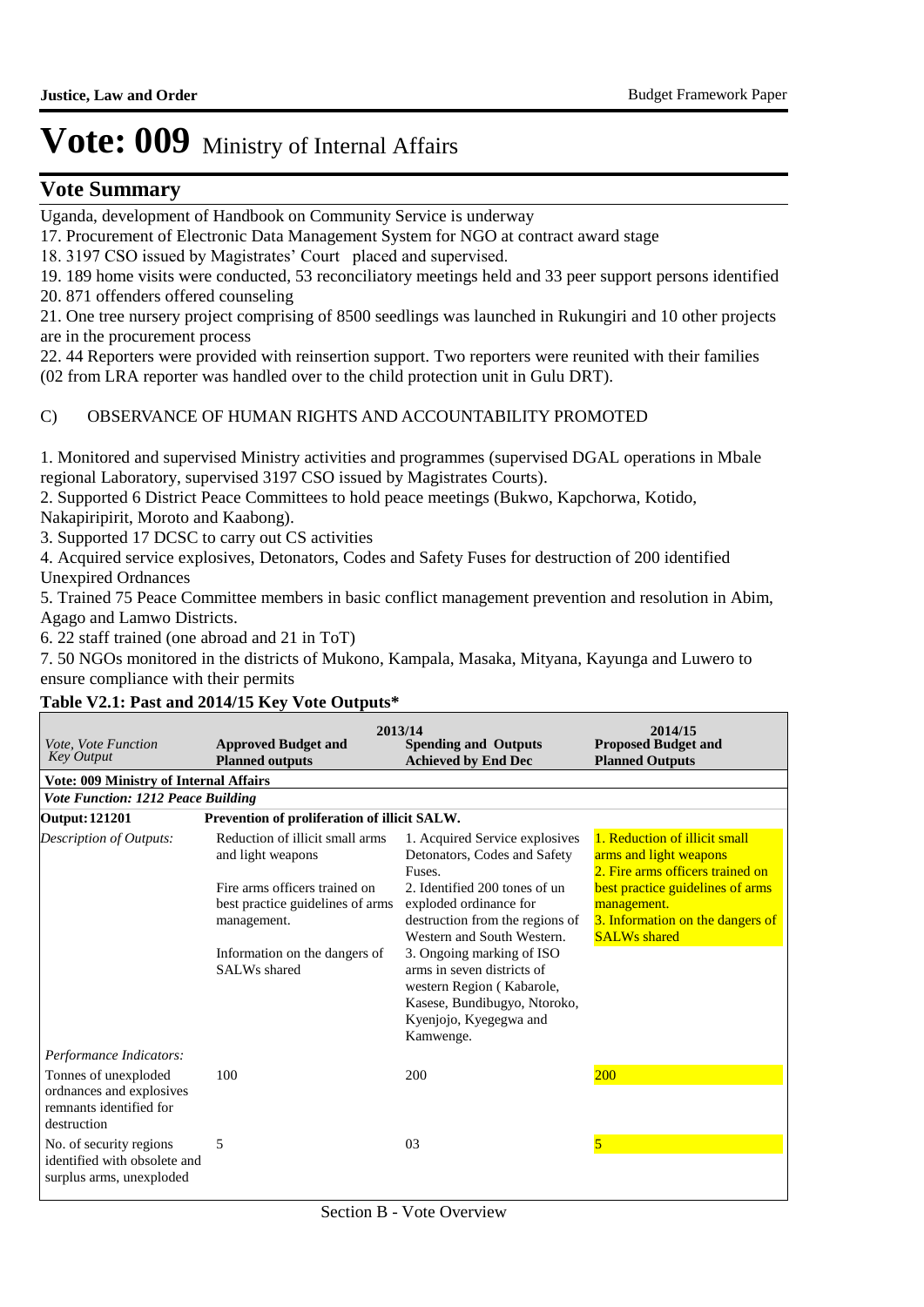## **Vote Summary**

| <i>Vote, Vote Function</i><br><b>Key Output</b>                                                   | <b>Approved Budget and</b><br><b>Planned outputs</b>                                                                                                                                                                                                                                                                                                                                |       | 2013/14<br><b>Spending and Outputs</b><br><b>Achieved by End Dec</b>                                                                                                                                                                                                                                                                                 |       | 2014/15<br><b>Proposed Budget and</b><br><b>Planned Outputs</b>                                                                                                                                                                                                                                                                                                                                                                                                                      |       |
|---------------------------------------------------------------------------------------------------|-------------------------------------------------------------------------------------------------------------------------------------------------------------------------------------------------------------------------------------------------------------------------------------------------------------------------------------------------------------------------------------|-------|------------------------------------------------------------------------------------------------------------------------------------------------------------------------------------------------------------------------------------------------------------------------------------------------------------------------------------------------------|-------|--------------------------------------------------------------------------------------------------------------------------------------------------------------------------------------------------------------------------------------------------------------------------------------------------------------------------------------------------------------------------------------------------------------------------------------------------------------------------------------|-------|
| ordnances and explosive                                                                           |                                                                                                                                                                                                                                                                                                                                                                                     |       |                                                                                                                                                                                                                                                                                                                                                      |       |                                                                                                                                                                                                                                                                                                                                                                                                                                                                                      |       |
| remnants of wars for disposal<br>No. of regions covered in                                        | 18                                                                                                                                                                                                                                                                                                                                                                                  |       | 02                                                                                                                                                                                                                                                                                                                                                   |       | $\overline{6}$                                                                                                                                                                                                                                                                                                                                                                                                                                                                       |       |
| arms marking                                                                                      |                                                                                                                                                                                                                                                                                                                                                                                     |       |                                                                                                                                                                                                                                                                                                                                                      |       |                                                                                                                                                                                                                                                                                                                                                                                                                                                                                      |       |
| Output Cost: UShs Bn:                                                                             |                                                                                                                                                                                                                                                                                                                                                                                     | 0.213 | UShs Bn:                                                                                                                                                                                                                                                                                                                                             | 0.042 | <b>UShs Bn:</b>                                                                                                                                                                                                                                                                                                                                                                                                                                                                      | 0.213 |
| <b>Output: 121202</b>                                                                             |                                                                                                                                                                                                                                                                                                                                                                                     |       | Enhanced public awareness and education on SALW and CEWERU.                                                                                                                                                                                                                                                                                          |       |                                                                                                                                                                                                                                                                                                                                                                                                                                                                                      |       |
| Description of Outputs:                                                                           | Print and disseminate more<br>copies of the CEWERU<br>operational guidelines and the<br>policy on SALWs.<br>Create awareness on SALWs<br>and CEWERU                                                                                                                                                                                                                                 |       | copies of the National Policy on<br>SALW.<br>b) Trained 75 peace committee<br>members in basic conflict<br>management, prevention and<br>resolution.                                                                                                                                                                                                 |       | a) Procurement process of 1000 1) Print and disseminate more<br>copies of the CEWERU<br>operational guidelines and the<br>policy on SALWs.<br>2) Create awareness on SALWs<br>and CEWERU                                                                                                                                                                                                                                                                                             |       |
| Performance Indicators:                                                                           |                                                                                                                                                                                                                                                                                                                                                                                     |       |                                                                                                                                                                                                                                                                                                                                                      |       |                                                                                                                                                                                                                                                                                                                                                                                                                                                                                      |       |
| No. of peace committes<br>established in the districts<br>neighbouring Karamoja<br>cluster        | 03                                                                                                                                                                                                                                                                                                                                                                                  |       | 03                                                                                                                                                                                                                                                                                                                                                   |       | 10                                                                                                                                                                                                                                                                                                                                                                                                                                                                                   |       |
| No. of peace committee<br>members trained in conflict<br>prevention and management<br>resolutions | 200                                                                                                                                                                                                                                                                                                                                                                                 |       | 75                                                                                                                                                                                                                                                                                                                                                   |       | 200                                                                                                                                                                                                                                                                                                                                                                                                                                                                                  |       |
| No. of District Task Forces<br>(DTF) sensitised                                                   | 10                                                                                                                                                                                                                                                                                                                                                                                  |       | $\boldsymbol{0}$                                                                                                                                                                                                                                                                                                                                     |       | 5                                                                                                                                                                                                                                                                                                                                                                                                                                                                                    |       |
| Output Cost: UShs Bn:                                                                             |                                                                                                                                                                                                                                                                                                                                                                                     | 0.045 | $UShs Bn$ :                                                                                                                                                                                                                                                                                                                                          | 0.004 | <b>UShs Bn:</b>                                                                                                                                                                                                                                                                                                                                                                                                                                                                      | 0.045 |
| <b>Output: 121251</b>                                                                             | Demobilisation of reporters/ex combatants.                                                                                                                                                                                                                                                                                                                                          |       |                                                                                                                                                                                                                                                                                                                                                      |       |                                                                                                                                                                                                                                                                                                                                                                                                                                                                                      |       |
| Description of Outputs:                                                                           | dialogue and reconciliation of<br>reporters.<br>Management of the<br>Commission, 6 DRTs, reception<br>centers and Beni Liaison office;<br>Mobilization of reporters and<br>communities for skills training<br>Monitoring and supervision of<br>the implementation of AC<br>activities in 4 DRTs in PRDP<br>areas.<br>Reporters and beneficiaries<br>trained and provided with tools |       | Demobilization, documentation, 1. Demobilized 44 reporters<br>from various fighting groups<br>such as ADF and LRA who had<br>been repatriated from DR<br>Congo, South Sudan and<br>Central African Republic.<br>2. Managed the commission<br>offices, the 6 DRTs and Beni<br>Liaison office.<br>120 reporters and victims in<br>various life skills. |       | 1. Demobilization,<br>documentation, dialogue and<br>reconciliation of reporters.<br>2. Management of the<br>Commission, 6 DRTs, reception<br>centers and Beni Liaison office;<br>3. Mobilization of reporters and<br>communities for skills training<br>4. Monitoring and supervision<br>2. Trained and provided skills to of the implementation of AC<br>activities in 4 DRTs in PRDP<br>areas.<br>5. Reporters and beneficiaries<br>trained and provided with tools<br>and inputs |       |
|                                                                                                   | and inputs                                                                                                                                                                                                                                                                                                                                                                          |       |                                                                                                                                                                                                                                                                                                                                                      |       |                                                                                                                                                                                                                                                                                                                                                                                                                                                                                      |       |
| Performance Indicators:<br>No. of reporters demobilised. 200                                      |                                                                                                                                                                                                                                                                                                                                                                                     |       | 44                                                                                                                                                                                                                                                                                                                                                   |       | 400                                                                                                                                                                                                                                                                                                                                                                                                                                                                                  |       |
| No. of reporters and victims<br>trained                                                           | 605                                                                                                                                                                                                                                                                                                                                                                                 |       | 120                                                                                                                                                                                                                                                                                                                                                  |       | 550                                                                                                                                                                                                                                                                                                                                                                                                                                                                                  |       |
| No. of communities<br>recociled with reporters.                                                   | 24                                                                                                                                                                                                                                                                                                                                                                                  |       | 05                                                                                                                                                                                                                                                                                                                                                   |       | 15                                                                                                                                                                                                                                                                                                                                                                                                                                                                                   |       |
| Output Cost: UShs Bn:                                                                             |                                                                                                                                                                                                                                                                                                                                                                                     | 1.469 | UShs Bn:                                                                                                                                                                                                                                                                                                                                             | 0.277 | <b>UShs Bn:</b>                                                                                                                                                                                                                                                                                                                                                                                                                                                                      | 1.556 |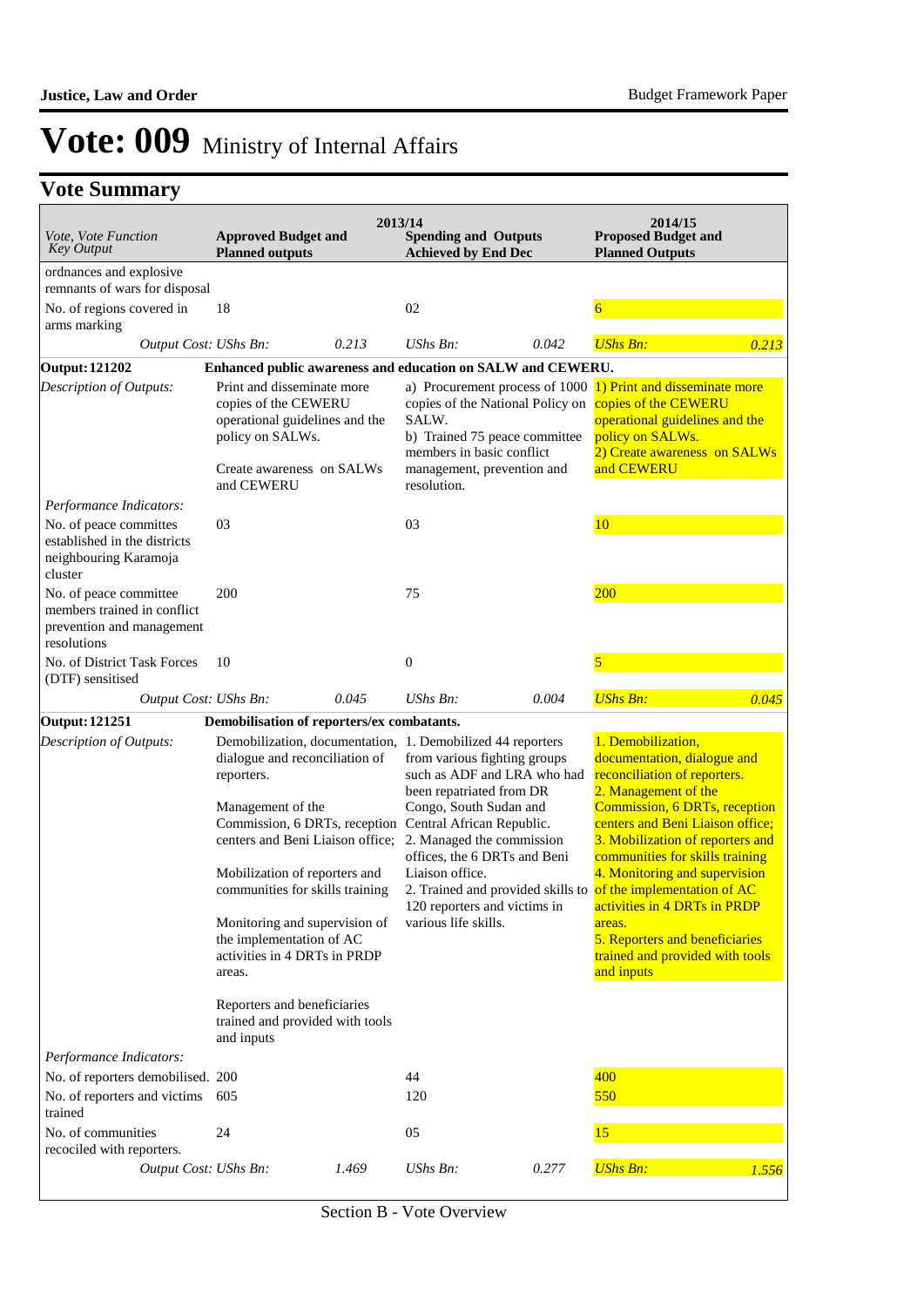## **Vote Summary**

| Vote, Vote Function<br>Key Output                                            | <b>Approved Budget and</b><br><b>Planned outputs</b>                                                                                                                                        | 2013/14                                                                                                | <b>Spending and Outputs</b><br><b>Achieved by End Dec</b>                                                                                                                                                                                                        |                                                                           | 2014/15<br><b>Proposed Budget and</b><br><b>Planned Outputs</b>                                                                                                                   |       |
|------------------------------------------------------------------------------|---------------------------------------------------------------------------------------------------------------------------------------------------------------------------------------------|--------------------------------------------------------------------------------------------------------|------------------------------------------------------------------------------------------------------------------------------------------------------------------------------------------------------------------------------------------------------------------|---------------------------------------------------------------------------|-----------------------------------------------------------------------------------------------------------------------------------------------------------------------------------|-------|
| <b>Output: 121252</b>                                                        | <b>Resettlement/reinsertion of reporters</b>                                                                                                                                                |                                                                                                        |                                                                                                                                                                                                                                                                  |                                                                           |                                                                                                                                                                                   |       |
| Description of Outputs:                                                      | Reporters given reinsertion<br>support.<br>Monitor the resettlement and<br>reinsertion of reporters.<br>Family tracing and reunion of                                                       |                                                                                                        | with reinsertion support.<br>2.02 reporters were reunited<br>with their families.<br>psycho-socio support.<br>4. Monitored the                                                                                                                                   | 1.44 Reporters were provided<br>3. Provided 52 reporters with             | 1. Reporters given reinsertion<br>support.<br>2. Monitor the resettlement and<br>reinsertion of reporters.<br>3. Family tracing and reunion of<br>reporters.                      |       |
|                                                                              | reporters.                                                                                                                                                                                  |                                                                                                        |                                                                                                                                                                                                                                                                  | implementation of Ac activities                                           |                                                                                                                                                                                   |       |
| Performance Indicators:<br>No.of reporters given psycho-50<br>socio support. |                                                                                                                                                                                             |                                                                                                        | 52                                                                                                                                                                                                                                                               |                                                                           | 50                                                                                                                                                                                |       |
| No. of reporters given re-<br>insertion support                              | 150                                                                                                                                                                                         |                                                                                                        | 44                                                                                                                                                                                                                                                               |                                                                           | 170                                                                                                                                                                               |       |
| Output Cost: UShs Bn:                                                        |                                                                                                                                                                                             | 0.210                                                                                                  | $UShs Bn$ :                                                                                                                                                                                                                                                      | 0.055                                                                     | <b>UShs Bn:</b>                                                                                                                                                                   | 0.210 |
| <b>Vote Function Cost</b>                                                    | <b>UShs Bn:</b>                                                                                                                                                                             |                                                                                                        | 2.753 UShs Bn:                                                                                                                                                                                                                                                   |                                                                           | 1.115 UShs Bn:                                                                                                                                                                    | 2.732 |
| Vote Function: 1213 Forensic and General Scientific Services.                |                                                                                                                                                                                             |                                                                                                        |                                                                                                                                                                                                                                                                  |                                                                           |                                                                                                                                                                                   |       |
| <b>Output: 121301</b>                                                        | <b>Forensic and General Scientific Services,</b>                                                                                                                                            |                                                                                                        |                                                                                                                                                                                                                                                                  |                                                                           |                                                                                                                                                                                   |       |
| Description of Outputs:<br>Performance Indicators:                           | Timely Forensic Investigations<br>justice                                                                                                                                                   | undertaken in administration of                                                                        | a) 325 cases received, 148<br>cases analyzed and disposed.<br>32 upcountry and 24 within<br>Kampala, 12 courts attended<br>within Kampala and 3 courts<br>attended in Iganga, Kabale&<br>Fort Portal)<br>c) Turnaround time for<br>concluding forensic<br>months | b) 56 court summons received ( justice<br>examinations is estimated at 12 | <b>Forensic Investigations</b><br>undertaken in administration of                                                                                                                 |       |
| Average time taken to<br>conclude forensic<br>investigations (Days)          | 90                                                                                                                                                                                          |                                                                                                        | 365                                                                                                                                                                                                                                                              |                                                                           | 90                                                                                                                                                                                |       |
| Status of roll out of National                                               |                                                                                                                                                                                             |                                                                                                        |                                                                                                                                                                                                                                                                  |                                                                           | <b>Bill developed</b>                                                                                                                                                             |       |
| Criminal DNA databank                                                        |                                                                                                                                                                                             |                                                                                                        |                                                                                                                                                                                                                                                                  |                                                                           |                                                                                                                                                                                   |       |
| Status of operationalisation<br>of Poison Information Centre                 |                                                                                                                                                                                             |                                                                                                        |                                                                                                                                                                                                                                                                  |                                                                           | Capacity building                                                                                                                                                                 |       |
| Output Cost: UShs Bn:                                                        |                                                                                                                                                                                             | 0.069                                                                                                  | UShs Bn:                                                                                                                                                                                                                                                         | 0.023                                                                     | <b>UShs Bn:</b>                                                                                                                                                                   | 0.069 |
| <b>Output: 121302</b>                                                        | <b>Scientific, Analytical and Advisory Services</b>                                                                                                                                         |                                                                                                        |                                                                                                                                                                                                                                                                  |                                                                           |                                                                                                                                                                                   |       |
| Description of Outputs:                                                      | Forensic monitoring of<br>mycotoxins, antibiotics in<br>products for human<br>consumption.<br>Forensic monitoring of oil and<br>gas industry contaminants in<br>water from Albertine region |                                                                                                        | 1.50 environmental and<br>agricultural cases with 50<br>for public health<br>concerns.<br>2. Verification of 51<br>cases with 200 exhibits<br>conducted to establish                                                                                             | samples analyzed and reported<br>commercial and illicit product           | 1. Forensic monitoring of<br>mycotoxins, antibiotics in<br>products for human<br>consumption.<br>2. Commercial products verified<br>in an effort to protect<br>Government revenue |       |
| Performance Indicators:                                                      | revenue                                                                                                                                                                                     | Commercial products verified in compliance of quality<br>an effort to protect Government parameters to |                                                                                                                                                                                                                                                                  |                                                                           |                                                                                                                                                                                   |       |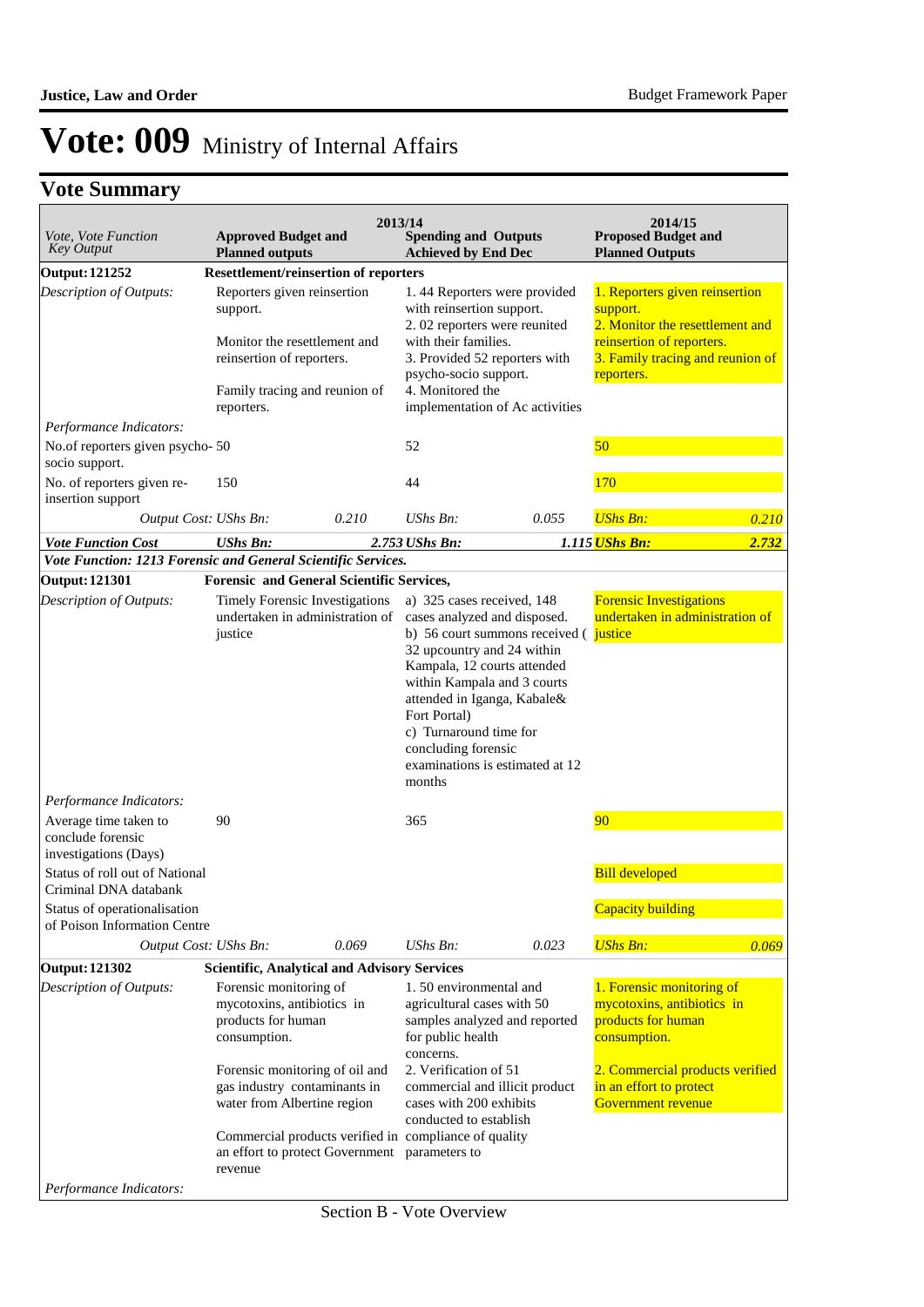### **Vote Summary**

| <i>Vote, Vote Function</i><br>Key Output                                                                  | <b>Approved Budget and</b><br><b>Planned outputs</b>                                                                                                                                                   | 2013/14 | <b>Spending and Outputs</b><br><b>Achieved by End Dec</b>                                                                                                                |       | 2014/15<br><b>Proposed Budget and</b><br><b>Planned Outputs</b>                                                                                                                               |       |
|-----------------------------------------------------------------------------------------------------------|--------------------------------------------------------------------------------------------------------------------------------------------------------------------------------------------------------|---------|--------------------------------------------------------------------------------------------------------------------------------------------------------------------------|-------|-----------------------------------------------------------------------------------------------------------------------------------------------------------------------------------------------|-------|
| No. of studies carried out in                                                                             | 01                                                                                                                                                                                                     |         | $\theta$                                                                                                                                                                 |       | 01                                                                                                                                                                                            |       |
| prevalence of antibiotics in<br>milk, meat and products.                                                  |                                                                                                                                                                                                        |         |                                                                                                                                                                          |       |                                                                                                                                                                                               |       |
| No. of forensic studies                                                                                   | 01                                                                                                                                                                                                     |         | $\boldsymbol{0}$                                                                                                                                                         |       | $\overline{0}$                                                                                                                                                                                |       |
| carried out on oil and gas<br>industry contaminants in<br>water from Albertine<br>region(Bulisa district) |                                                                                                                                                                                                        |         |                                                                                                                                                                          |       |                                                                                                                                                                                               |       |
| No. of commercial products<br>verified                                                                    | 210                                                                                                                                                                                                    |         | 101                                                                                                                                                                      |       | 300                                                                                                                                                                                           |       |
| Output Cost: UShs Bn:                                                                                     |                                                                                                                                                                                                        | 0.124   | UShs Bn:                                                                                                                                                                 | 0.017 | <b>UShs Bn:</b>                                                                                                                                                                               | 0.124 |
| <b>Vote Function Cost</b>                                                                                 | <b>UShs Bn:</b>                                                                                                                                                                                        |         | 1.315 UShs Bn:                                                                                                                                                           |       | 0.520 UShs Bn:                                                                                                                                                                                | 1.295 |
| Vote Function: 1214 Community Service                                                                     |                                                                                                                                                                                                        |         |                                                                                                                                                                          |       |                                                                                                                                                                                               |       |
| <b>Output: 121401</b>                                                                                     | <b>Improved Community Service Orders.</b>                                                                                                                                                              |         |                                                                                                                                                                          |       |                                                                                                                                                                                               |       |
| Description of Outputs:                                                                                   | Supervision and management of a)1556 CSO issued by<br>8,800 CS orders issued by<br>Magistrates and Local Council<br>Courts countrywide.<br>Best practices on Community<br>Service adopted and applied. |         | Magistrate's Court supervised<br>and managed.<br>b)Participated and delivered a<br>paper at the International<br>Probation Conference on Best<br>approaches to community |       | 1. Supervision and management<br>of 8800 CS orders issued by<br><b>Magistrates and Local Council</b><br>Courts countrywide.<br>2. Best practices on Community<br>Service adopted and applied. |       |
|                                                                                                           |                                                                                                                                                                                                        |         | service in Uganda                                                                                                                                                        |       |                                                                                                                                                                                               |       |
| Performance Indicators:<br>No. of offenders reintegrated. 1,600                                           |                                                                                                                                                                                                        |         | 95                                                                                                                                                                       |       | 2000                                                                                                                                                                                          |       |
| No. of communitty service<br>orders issued and supervised.                                                | 8,800                                                                                                                                                                                                  |         | 1556                                                                                                                                                                     |       | 8800                                                                                                                                                                                          |       |
| No. of eligible offenders<br>identified.                                                                  | 4,000                                                                                                                                                                                                  |         | $\boldsymbol{0}$                                                                                                                                                         |       | 4000                                                                                                                                                                                          |       |
| Output Cost: UShs Bn:                                                                                     |                                                                                                                                                                                                        | 0.355   | UShs Bn:                                                                                                                                                                 | 0.078 | <b>UShs Bn:</b>                                                                                                                                                                               | 0.355 |
| <b>Output: 121451</b>                                                                                     | <b>Community Service Facilitation</b>                                                                                                                                                                  |         |                                                                                                                                                                          |       |                                                                                                                                                                                               |       |
| Description of Outputs:                                                                                   | Support 17 District Community<br>Service Committees in the<br>different regions.                                                                                                                       |         | 4 District Community Service<br>Committees facilitated to<br>monitor and supervise offenders                                                                             |       | 1. Support 17 District<br><b>Community Service</b><br>Committees in the different<br>regions.                                                                                                 |       |
| Output Cost: UShs Bn:                                                                                     |                                                                                                                                                                                                        | 0.068   | $UShs Bn$ :                                                                                                                                                              | 0.007 | <b>UShs Bn:</b>                                                                                                                                                                               | 0.068 |
| <b>Vote Function Cost</b>                                                                                 | <b>UShs Bn:</b>                                                                                                                                                                                        |         | 0.560 UShs Bn:                                                                                                                                                           |       | 0.225 UShs Bn:                                                                                                                                                                                | 0.560 |
| Vote Function: 1215 NGO Registration and Monitoring.                                                      |                                                                                                                                                                                                        |         |                                                                                                                                                                          |       |                                                                                                                                                                                               |       |
| <b>Output: 121501</b>                                                                                     | <b>NGOs Registered.</b>                                                                                                                                                                                |         |                                                                                                                                                                          |       |                                                                                                                                                                                               |       |
| Description of Outputs:                                                                                   | Timely registration and renewal Registered 231 NGOs<br>of NGOs.                                                                                                                                        |         |                                                                                                                                                                          |       | 1. Timely registration and<br>renewal of NGOs                                                                                                                                                 |       |
|                                                                                                           |                                                                                                                                                                                                        |         | Renewed 196 NGO permits                                                                                                                                                  |       |                                                                                                                                                                                               |       |
| Performance Indicators:                                                                                   |                                                                                                                                                                                                        |         |                                                                                                                                                                          |       |                                                                                                                                                                                               |       |
| Average time taken to<br>register NGO's (Days)                                                            | 60                                                                                                                                                                                                     |         | 60                                                                                                                                                                       |       | 60                                                                                                                                                                                            |       |
| Output Cost: UShs Bn:                                                                                     |                                                                                                                                                                                                        | 0.240   | UShs Bn:                                                                                                                                                                 | 0.062 | <b>UShs Bn:</b>                                                                                                                                                                               | 0.240 |
| <b>Output: 121502</b>                                                                                     | <b>NGOs Monitored.</b>                                                                                                                                                                                 |         |                                                                                                                                                                          |       |                                                                                                                                                                                               |       |
| Description of Outputs:                                                                                   | NGOs monitored for<br>compliance with the Law and to districts of Mukono, Kampala,<br>the terms and conditions of their Masaka, Mityana, Kayunga and<br>permits.                                       |         | 50 NGOs monitored in the<br>Luwero to ensure compliance<br>with their permits.                                                                                           |       | 1. NGOs monitored for<br>compliance with the Law and to<br>the terms and conditions of their<br>permits                                                                                       |       |

Section B - Vote Overview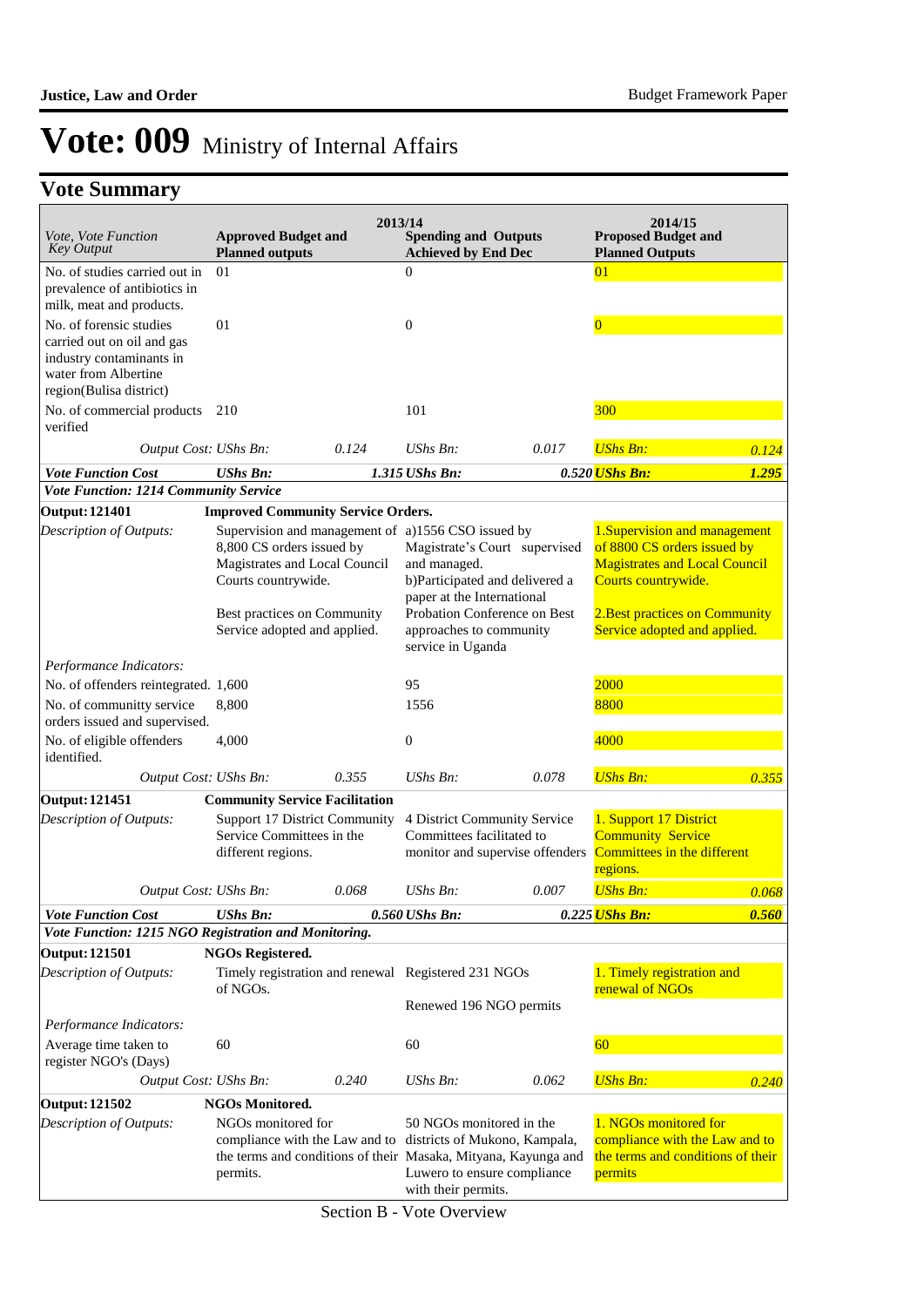### **Vote Summary**

| Vote, Vote Function<br><b>Key Output</b>                                                  | <b>Approved Budget and</b><br><b>Planned outputs</b>                                                              | 2013/14 | <b>Spending and Outputs</b><br><b>Achieved by End Dec</b>                    |                                                                   | 2014/15<br><b>Proposed Budget and</b><br><b>Planned Outputs</b>                                                     |        |
|-------------------------------------------------------------------------------------------|-------------------------------------------------------------------------------------------------------------------|---------|------------------------------------------------------------------------------|-------------------------------------------------------------------|---------------------------------------------------------------------------------------------------------------------|--------|
| Performance Indicators:                                                                   |                                                                                                                   |         |                                                                              |                                                                   |                                                                                                                     |        |
| No. of NGO monitored                                                                      | 200                                                                                                               |         | 50                                                                           |                                                                   | 200                                                                                                                 |        |
| Output Cost: UShs Bn:                                                                     |                                                                                                                   | 0.049   | UShs Bn:                                                                     | 0.015                                                             | <b>UShs Bn:</b>                                                                                                     | 0.065  |
| <b>Output: 121503</b>                                                                     | <b>NGOs Regulated.</b>                                                                                            |         |                                                                              |                                                                   |                                                                                                                     |        |
| Description of Outputs:                                                                   | NGO Act amendment process<br>facilitated;<br>Sensitization of NGOs about<br>services offered by the NGO<br>Board. |         | a) Carried out country wide<br>consultations towards the<br>ammendment bill. |                                                                   | 1. NGO Act amendment process<br>facilitated 2. Sensitization of<br>NGOs about services offered by<br>the NGO Board. |        |
| Performance Indicators:                                                                   |                                                                                                                   |         |                                                                              |                                                                   |                                                                                                                     |        |
| No. of NGOs sensitized on<br>NGO Policy and Regulations                                   | 500                                                                                                               |         | 0                                                                            |                                                                   | 200                                                                                                                 |        |
| No. of districts sensitized on 40<br>NGO Policy and Regulations                           |                                                                                                                   |         | 0                                                                            |                                                                   | 50                                                                                                                  |        |
| <b>Status of Amendment of</b><br>NGO Act                                                  |                                                                                                                   |         |                                                                              |                                                                   | <b>Bill tabled in Parliament</b>                                                                                    |        |
| Output Cost: UShs Bn:                                                                     |                                                                                                                   | 0.013   | UShs Bn:                                                                     | 0.004                                                             | <b>UShs Bn:</b>                                                                                                     | 0.013  |
| <b>Output: 121504</b>                                                                     | <b>NGOs Coordinated.</b>                                                                                          |         |                                                                              |                                                                   |                                                                                                                     |        |
| Description of Outputs:                                                                   | Timely holding of coordination<br>meetings with MDAs, NGOs<br>and Development Partners.                           |         | solve NGO disputes.                                                          | 5 arbitration meetings held to                                    | 1. Hold timely coordination<br>meetings with MDAs and NGOs                                                          |        |
| Performance Indicators:                                                                   |                                                                                                                   |         |                                                                              |                                                                   |                                                                                                                     |        |
| No. of District NGO<br><b>Monitoring Committees</b><br>established and<br>operationalised | 5                                                                                                                 |         | 0                                                                            |                                                                   | 20 <sup>°</sup>                                                                                                     |        |
| Average time taken to<br>resolve a dispute (days)                                         | 60                                                                                                                |         | 60                                                                           |                                                                   | 60                                                                                                                  |        |
| Output Cost: UShs Bn:                                                                     |                                                                                                                   | 0.011   | UShs Bn:                                                                     | 0.001                                                             | <b>UShs Bn:</b>                                                                                                     | 0.011  |
| <b>Vote Function Cost</b>                                                                 | <b>UShs Bn:</b>                                                                                                   |         | 0.313 UShs Bn:                                                               |                                                                   | 0.156 UShs Bn:                                                                                                      | 0.330  |
| Vote Function: 1249 Policy, Planning and Support Services                                 |                                                                                                                   |         |                                                                              |                                                                   |                                                                                                                     |        |
| <b>Output: 124925</b>                                                                     | Staff supported.                                                                                                  |         |                                                                              |                                                                   |                                                                                                                     |        |
| Description of Outputs:                                                                   | Recruit, induct and deploy Staff; a) Authority to fill vacancies<br>Build staff capacity;                         |         | MoPS.                                                                        | and replacements submitted to                                     | 1. Recruit, induct and deploy<br>Staff:<br>2. Build staff capacity;                                                 |        |
|                                                                                           | Improved working environment; science                                                                             |         |                                                                              | b) Two staff trained in Forensic                                  | 3. Improved working<br>environment;                                                                                 |        |
|                                                                                           | Implement HIV work based<br>policy;                                                                               |         | rescue services.<br>provision of the HIV/AIDS<br>work based policy.          | c) 80 Staff trained in fire and<br>d) Sensitized NGO staff on the | 4. Implement HIV work based<br>policy                                                                               |        |
| Output Cost: UShs Bn:                                                                     |                                                                                                                   | 1.366   | UShs Bn:                                                                     | 0.445                                                             | <b>UShs Bn:</b>                                                                                                     | 1.366  |
| <b>Vote Function Cost</b>                                                                 | <b>UShs Bn:</b>                                                                                                   |         | 5.974 UShs Bn:                                                               |                                                                   | 3.304 <mark>UShs Bn:</mark>                                                                                         | 5.961  |
| <b>Cost of Vote Services:</b>                                                             | UShs Bn:                                                                                                          |         | 10.878 UShs Bn:                                                              |                                                                   | 5.319 UShs Bn:                                                                                                      | 10.878 |

*\* Excluding Taxes and Arrears*

*2014/15 Planned Outputs*

PLANNED OUTPUTS FOR FY 2014/15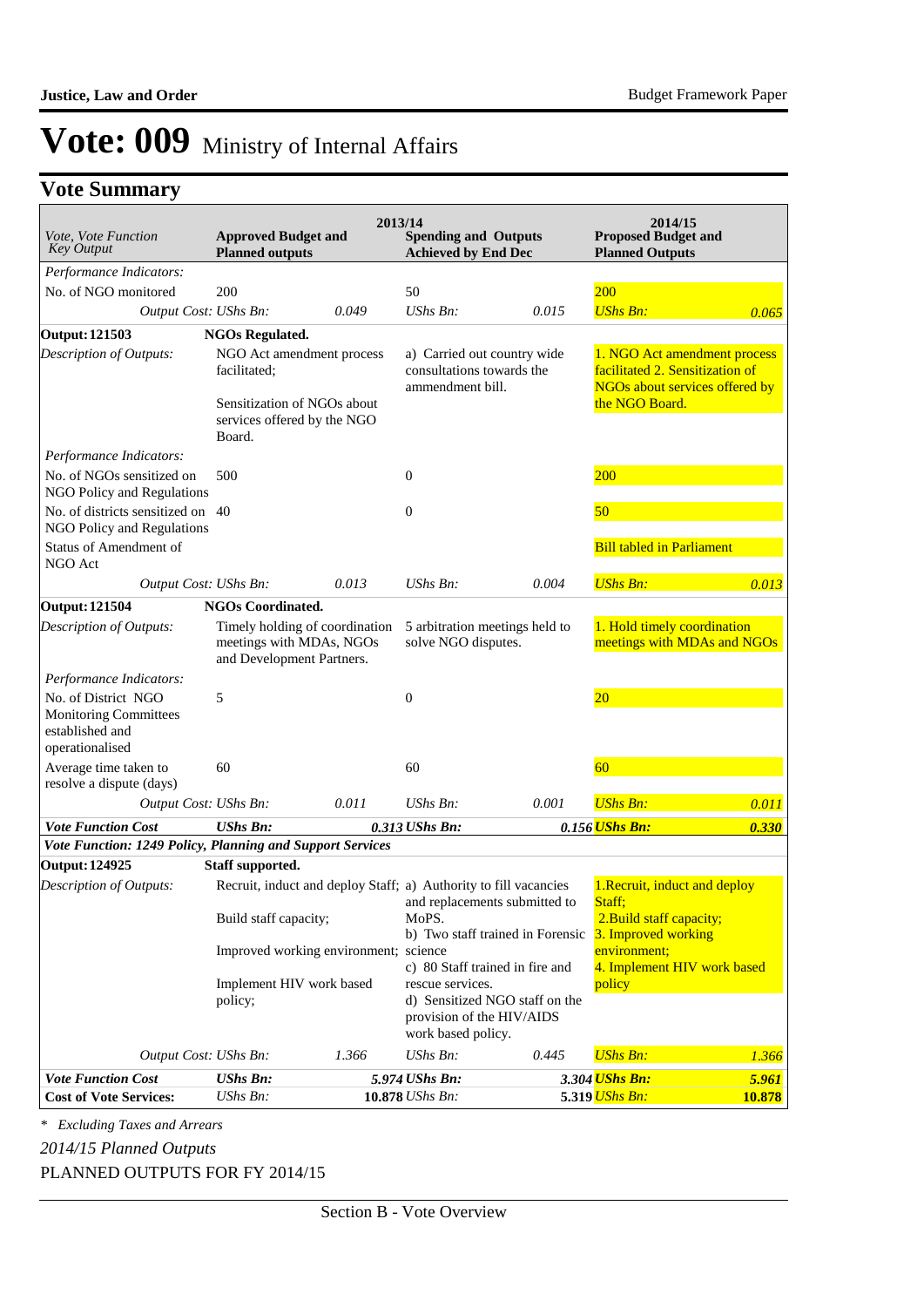### **Vote Summary**

### STRENGTHENING LEGAL AND POLICY FRAMEWORK

- 1. Policy on SALWs disseminated in the North and North Western regions
- 2. CEWERU operational guidelines printed and distributed in 5 Districts of Karamoja cluster
- 3. NGO Act amendment Bill gazetted and printed
- 4. NGO regulations developed to operationalised the amended NGO Act
- 6. Cabinet memoranda and policies reviewed and responded to
- 7. Budget Framework Paper (BFP), Draft Budget Estimates, Ministerial Policy Statement (MPS), draft
- Annual and Quarter Work plans and contribution to the Budget Speech for FY2014/15 prepared.
- 8. Ministry Departments coordinated and advisory support provided
- 9. HIV/AIDs Work Based Policy implemented

### ACCESS TO JLOS SERVICES ENHANCED

- 1. Quality assurance of Government Analytical Laboratory operations strengthened
- 2. Scope of Mbale regional laboratory operations increased
- 3. Staff capacity built in planning and budgeting
- 4. Participate in regional and international proficiency testing
- 5. Poison information center strengthened through update of poison information
- 6. Scientific equipment calibrated and maintained
- 7. New and old reporters demobilized and documented
- 8. 200 reporters provided with reinsertion support and resettled in their communities
- 9. Reporters from DR Congo, South Sudan and Kenya reunited with their families/ next of kin and referral
- services (ICRS) offered to reporters, their families and affected communities
- 10. Reporters and victims socially and economically reintegrated
- 11. Stakeholders' capacity in regions of Northern and Western built in the management of Small Arms and
- Light Weapons and CEWERU in the North Eastern region
- 12. Implementation of CEWERU activities in Karamoja cluster strengthened

13. 8800 Community Service orders issued by Magistrates and Local Council Courts countrywide placed and supervised

- 14. Improved CS programme management and performance
- 15. Staff trained in offender management
- 16. Best practices on Community Service adopted and applied
- 17. Increased supervision & monitoring of Community Service offenders across the country
- 18. 17 District Community Service Committees 17 District Community Service Committees supported in the different regions
- 19. Disputes between NGOs and Government institutions and amongst NGOs resolved
- 20. Coordination meetings between MDAs and NGOs held
- 21. Staff capacity built to enhance service delivery efficiency and effectiveness.
- 22. Timely registration and renewal of NGO permits
- 23. Awareness created on the Amnesty process of reintegration and resettlement in the entire country
- 24. Dialogue and reconciliation events between reporters and host communities supported for peaceful coexistence
- 25. Awareness on Community Service raised in four regions

### OBSERVANCE OF HUMAN RIGHTS AND ACCOUNTABILITY PROMOTED

1. Counter terrorism inspection and evaluation of vital installations including physical plans of buildings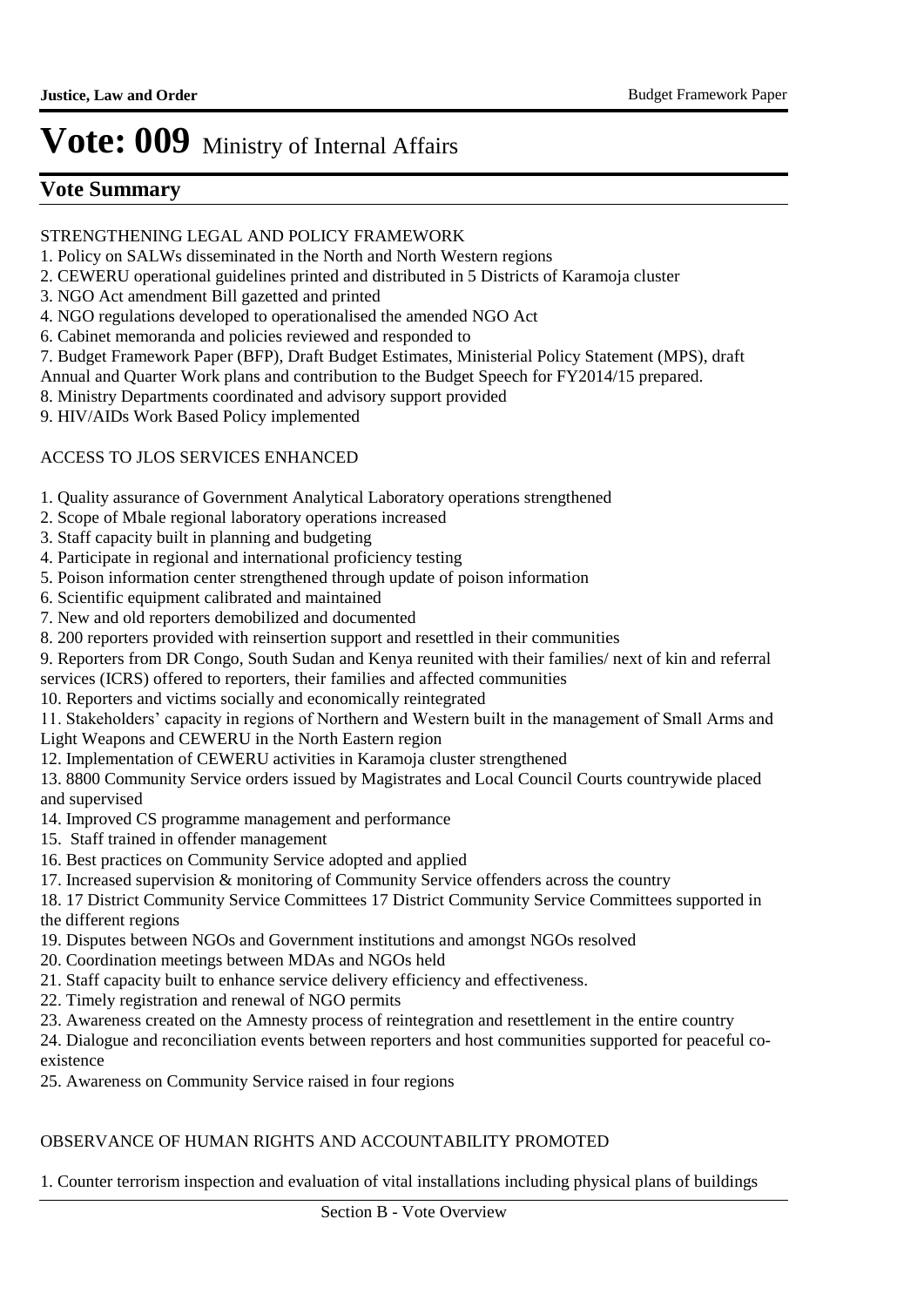### **Vote Summary**

and relevant info on high value terrorist targets in Kampala, Entebbe, Jinja, Mbarara, Mbale and Gulu conducted

2. Counter terrorism awareness sensitization undertaken through radio, TV talk shows and IEC materials and strengthen management of explosives in the country

3. Counter human trafficking programmes / activities coordinated

4. Work environment assessed and improved through remodeling of DGAL external block to create more office space and furnish the offices

5. Forensic Investigations undertaken to foster the administration of justice

- 6. Forensic monitoring of antibiotics in products for human consumption undertaken
- 7. D/GAL staff vaccinated against Hepertisis B
- 8. Rehabilitation and reintegration of 2000 offenders to reduce recidivism undertaken
- 9. 4000 eligible offenders identified from prisons
- 10. NGOs monitored for compliance
- 11. District and Sub-County NGO monitoring committees operationalised
- 12. Reduction of illicit Small Arms and Light Weapons through arms collection and destruction .
- 13. Partial fulfillment of residual commitment to UNLF II and Government negotiation technical committee
- and part payment of Membership contribution to RECSA (Estimated at USD 70,000 annually)
- 14. Fast track implementation of zero budget activities of the JLOS anti-corruption strategy
- 15. Improve the capacity to secure Government premises and key installations
- 16. Support the office for coordination of trafficking in persons
- 17. Uganda's annual assessed contribution to the United Nations African Institute for the Prevention of Crime and Treatment of Offenders. (UNAFRI) made.
- 18. Commercial products verified in an effort to protect Government revenue

19. External and Internal Quality Management System audit in Foods and Toxicology laboratories conducted

#### **Table V2.2: Past and Medium Term Key Vote Output Indicators\***

|                                                                                                                                              |                    | 2013/14          | <b>MTEF Projections</b>             |                         |         |         |
|----------------------------------------------------------------------------------------------------------------------------------------------|--------------------|------------------|-------------------------------------|-------------------------|---------|---------|
| Vote Function Key Output<br><b>Indicators and Costs:</b>                                                                                     | 2012/13<br>Outturn | Approved<br>Plan | <b>Outturn by</b><br><b>End Dec</b> | 2014/15                 | 2015/16 | 2016/17 |
| Vote: 009 Ministry of Internal Affairs                                                                                                       |                    |                  |                                     |                         |         |         |
| <b>Vote Function:1212 Peace Building</b>                                                                                                     |                    |                  |                                     |                         |         |         |
| No. of regions covered in arms<br>marking                                                                                                    |                    | 18               | 02                                  | $\overline{6}$          | 5       |         |
| No. of security regions identified<br>with obsolete and surplus arms,<br>unexploded ordnances and explosive<br>remnants of wars for disposal |                    | 5                | 03                                  | $\overline{\mathbf{5}}$ | 5       |         |
| Tonnes of unexploded ordnances and<br>explosives remnants identified for<br>destruction                                                      |                    | 100              | 200                                 | 200                     | 200     | 150     |
| No. of District Task Forces (DTF)<br>sensitised                                                                                              |                    | 10               | $\overline{0}$                      | $\overline{5}$          | 5       | 5       |
| No. of peace committee members<br>trained in conflict prevention and<br>management resolutions                                               |                    | 200              | 75                                  | 200                     | 200     | 200     |
| No. of peace committes established<br>in the districts neighbouring<br>Karamoja cluster                                                      |                    | 03               | 03                                  | <b>10</b>               | 10      | 10      |
| No. of communities recociled with<br>reporters.                                                                                              |                    | 24               | 05                                  | 15                      | 30      |         |
| No. of reporters and victims trained                                                                                                         |                    | 605              | 120                                 | 550                     | 800     |         |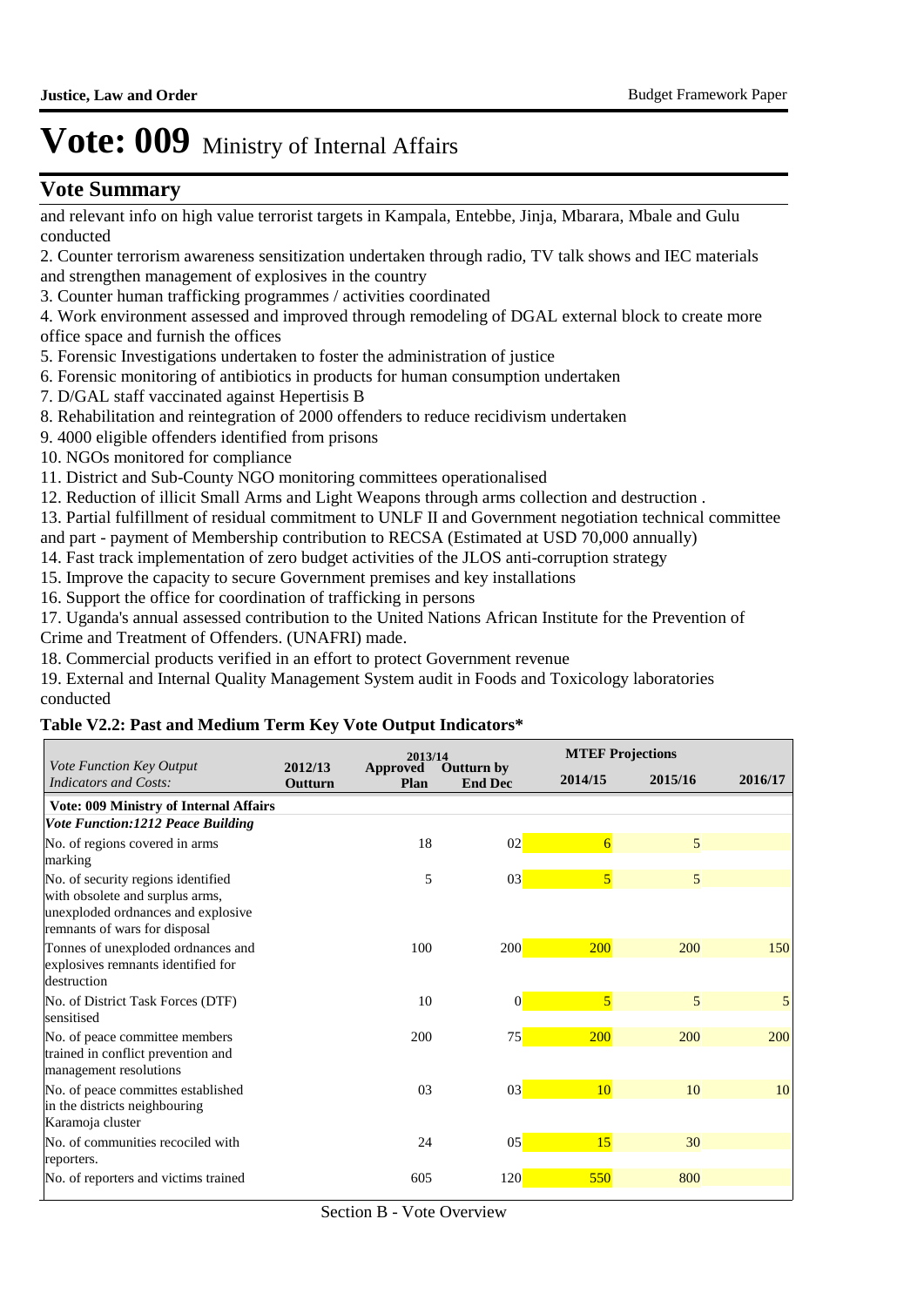## **Vote Summary**

|                                                                                                                                   |                    | 2013/14                        |                              |                                     | <b>MTEF Projections</b> |         |
|-----------------------------------------------------------------------------------------------------------------------------------|--------------------|--------------------------------|------------------------------|-------------------------------------|-------------------------|---------|
| Vote Function Key Output<br><b>Indicators and Costs:</b>                                                                          | 2012/13<br>Outturn | <b>Approved</b><br><b>Plan</b> | Outturn by<br><b>End Dec</b> | 2014/15                             | 2015/16                 | 2016/17 |
| No. of reporters demobilised.                                                                                                     |                    | 200                            | 44                           | 400                                 | 250                     |         |
| No. of reporters given re-insertion<br>support                                                                                    |                    | 150                            | 44                           | 170                                 | 250                     |         |
| No.of reporters given psycho-socio<br>support.                                                                                    |                    | 50                             | 52                           | 50                                  | 70                      |         |
| <b>Vote Function Cost (UShs bn)</b>                                                                                               | 2.306              | 2.735                          | 1.115                        | 2.732                               | 2.732                   | 2.772   |
| Vote Function:1213 Forensic and General Scientific Services.                                                                      |                    |                                |                              |                                     |                         |         |
| Average time taken to conclude<br>forensic investigations (Days)                                                                  |                    | 90                             | 365                          | 90                                  | 90                      | 90      |
| Status of operationalisation of<br>Poison Information Centre                                                                      |                    |                                |                              | Capacity<br>building                |                         |         |
| Status of roll out of National<br>Criminal DNA databank                                                                           |                    |                                |                              | <b>Bill developed</b>               |                         |         |
| No. of commercial products verified                                                                                               |                    | 210                            | 101                          | 300                                 | 350                     | 400     |
| No. of forensic studies carried out on<br>oil and gas industry contaminants in<br>water from Albertine region(Bulisa<br>district) |                    | 01                             | $\vert 0 \vert$              | $\overline{0}$                      | 01                      | 02      |
| No. of studies carried out in<br>prevalence of antibiotics in milk,<br>meat and products.                                         |                    | 01                             | $\vert 0 \vert$              | 01                                  | 02                      | 03      |
| Vote Function Cost (UShs bn)                                                                                                      | 1.022              | 1.295                          | 0.520                        | 1.295                               | 1.703                   | 1.813   |
| Vote Function:1214 Community Service                                                                                              |                    |                                |                              |                                     |                         |         |
| No. of communitty service orders<br>issued and supervised.                                                                        |                    | 8,800                          | 1556                         | 8800                                | 9680                    |         |
| No. of eligible offenders identified.                                                                                             |                    | 4,000                          | $\boldsymbol{0}$             | 4000                                | 5000                    |         |
| No. of offenders reintegrated.                                                                                                    |                    | 1,600                          | 95                           | 2000                                | 2500                    |         |
| Vote Function Cost (UShs bn)                                                                                                      | 0.442              | 0.560                          | 0.225                        | 0.560                               | 0.582                   | 0.590   |
| Vote Function:1215 NGO Registration and Monitoring.                                                                               |                    |                                |                              |                                     |                         |         |
| Average time taken to register NGO's<br>(Days)                                                                                    |                    | 60                             | 60                           | 60                                  | 60                      | 60      |
| No. of NGO monitored                                                                                                              |                    | 200                            | 50                           | 200                                 | 400                     | 500     |
| No. of districts sensitized on NGO<br>Policy and Regulations                                                                      |                    | 40                             | $\mathbf{0}$                 | 50                                  | 90                      |         |
| No. of NGOs sensitized on NGO<br>Policy and Regulations                                                                           |                    | 500                            | $\Omega$                     | <b>200</b>                          | 350                     |         |
| Status of Amendment of NGO Act                                                                                                    |                    |                                |                              | <b>Bill tabled in</b><br>Parliament |                         |         |
| Average time taken to resolve a<br>dispute (days)                                                                                 |                    | 60                             | 60                           | 60                                  |                         |         |
| No. of District NGO Monitoring<br>Committees established and<br>operationalised                                                   |                    | 5                              | $\vert 0 \vert$              | 20                                  |                         |         |
| Vote Function Cost (UShs bn)                                                                                                      | 0.277              | 0.313                          | 0.156                        | 0.330                               | 0.437                   | 0.519   |
| Vote Function:1249 Policy, Planning and Support Services                                                                          |                    |                                |                              |                                     |                         |         |
| <b>Vote Function Cost (UShs bn)</b>                                                                                               | 4.855              | 5.974                          | 3.304                        | 5.961                               | 6.314                   | 7.098   |
| <b>Cost of Vote Services (UShs Bn)</b>                                                                                            | 8.901              | 10.878                         | <b>5.319</b>                 | 10.878                              | 11.767                  | 12.791  |

#### *Medium Term Plans*

The Ministry Headquarters will continue to improve service delivery through the implementation of the following priority actions in the medium term:-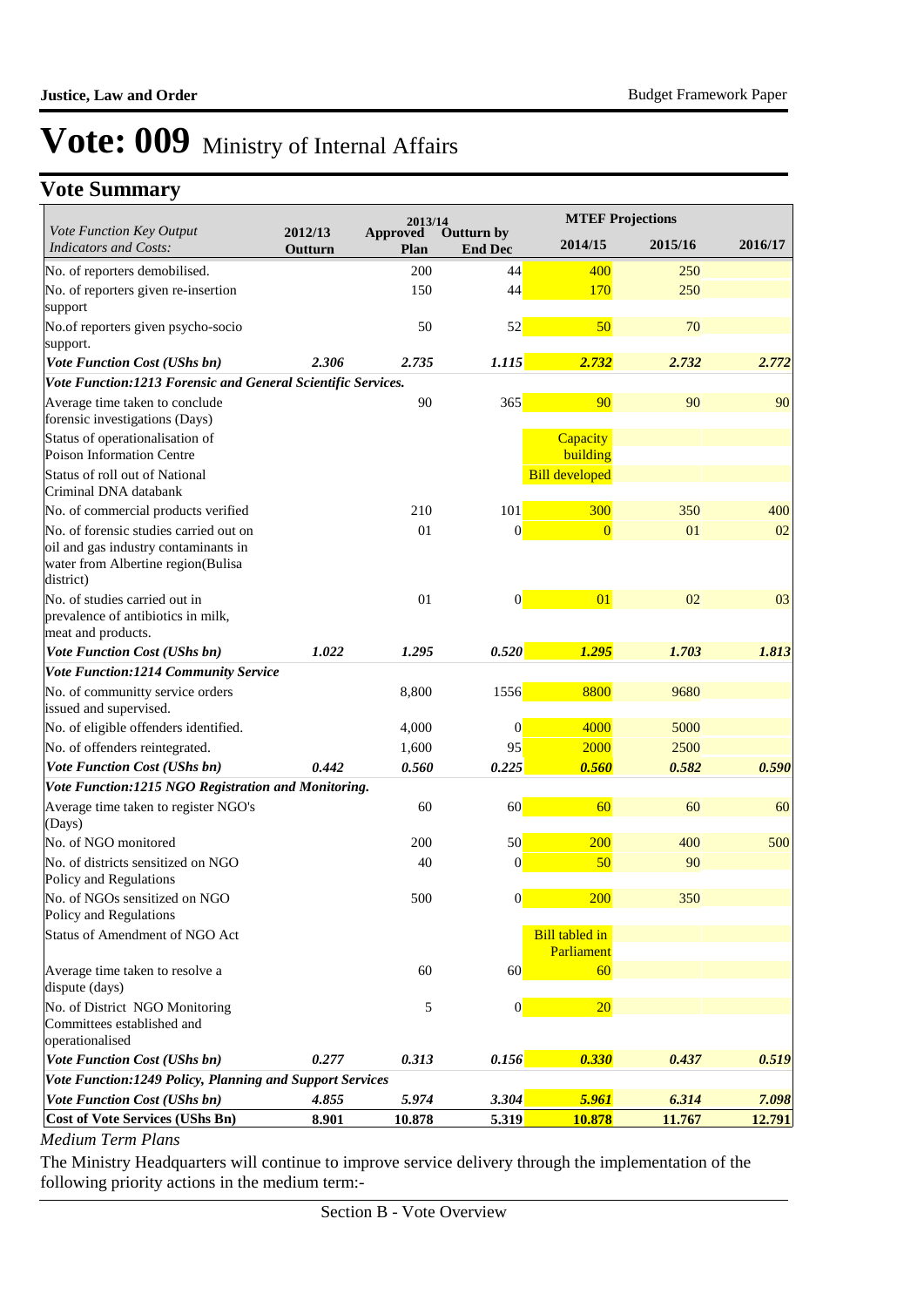### **Vote Summary**

1) Emphasis will be to contribute to the promotion of peaceful resolution of conflict ,prevention, control and reduction of illicit SALW proliferation; Coordinate the development of an electronic control database on fire arms in the different forces; Operationalize all peace structures at District and sub county levels especially in Karamoja cluster ;participate in the development of a Peace Policy.

2) Sensitization and social economic reintegration of ex combatants / reporters and victims through skills training, provision of tools, inputs and financial support; Dialogue and reconciliation of reporters and communities; Monitoring and supervision of reporters reintegrated into communities of return; provision of psychosocial support (counseling) to traumatized reporters and victims.

3) Strengthen the Directorate of Government Analytical Laboratory's mandate through enactment of a law to manage and control forensic services as well as industrial chemicals. Through the improved mandate, the entity will undertake inter laboratory collaboration regionally and internationally; Acquire new scientific, analytical and forensic equipment as well as replace obsolete ones to improve service delivery; strengthen the Poison Information Center and rollout the National Criminal DNA Databank. Forensic and general scientific research in a bid to contribute to crime prevention and detection will be upheld and DGAL will continue with Quality Management System implementation towards accreditation. The establishment of a Laboratory Information Management System will also improve efficiency and accountability while reduce lead times of forensic examinations.

4) Continue to improve and advocate for the use of Community Service as a sentencing option for petty offenders to contribute to decongestion of Prisons and to help reduce Government expenditures on feeding and maintenance of prisoners. Public awareness on the Community Service Programme will be enhanced for public confidence in the program and reduction in the rates of recidivism; Training Local Council Court members will be a priority and establishment of rehabilitation projects in all Districts; Finalize the development of a National Policy on Community Service.

5) NGO Board will continue with the registration and renewal of NGOs; Continue regulating, coordinating and intensify monitoring of NGO operations; Network and computerize the registration and renewal process of NGOs; Fully operationalize NGO Board and Secretariat through equipping; Build capacity of lower level NGO Board structures; Establishment and sensitization of all NGO Board structures at District level; Continue operationalizing the NGO Policy and amendment Act.

6) The Ministry Headquarters will continue to support Ministry operations, policy formulation, review and implementation; Reduction in the trafficking of persons, continue payment of Uganda's contribution to UNAFRI, Construction of Ministry Headquarters, as well as undertaking M&E.

### **(ii) Efficiency of Vote Budget Allocations**

The Ministry of internal Affairs intends to reduce on wasteful expenditure through reduction of the costs of printing and stationery. This is to be achieved throught the adoption of the use of ICT and internal communication systems.

### **Table V2.3: Allocations to Key Sector and Service Delivery Outputs over the Medium Term**

|                                 | $(i)$ Allocation (Shs Bn) |                                 |     |     | $(ii)$ % Vote Budget |          |                                 |          |
|---------------------------------|---------------------------|---------------------------------|-----|-----|----------------------|----------|---------------------------------|----------|
| <b>Billion Uganda Shillings</b> |                           | 2013/14 2014/15 2015/16 2016/17 |     |     |                      |          | 2013/14 2014/15 2015/16 2016/17 |          |
| <b>Key Sector</b>               | 2.5                       |                                 | 2.6 | 2.6 | $23.1\%$             | $23.9\%$ | 22.0%                           | $20.6\%$ |
| Service Delivery                | 4.2                       | 4.3                             | 5.0 | 5.8 | 38.9%                | $39.9\%$ | 42.1%                           | $45.4\%$ |

The Ministry intends to procure modern scientific equipment over the medium term to help in th analysis of sophiscated crime exhibits eg those of poison cases, bio terrorism and so on.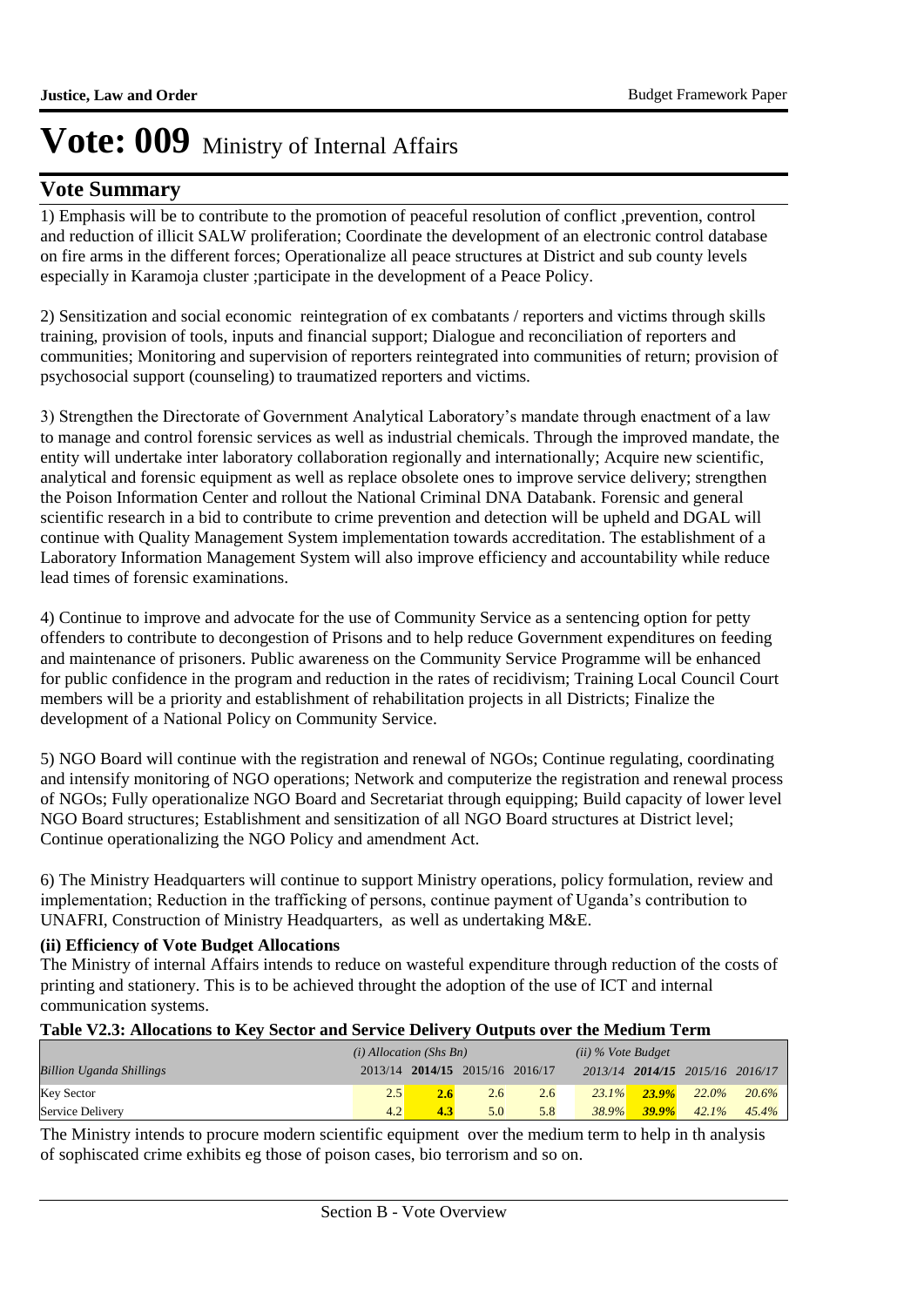### **Vote Summary**

| Table V2.4: Key Unit Costs of Services Provided and Services Funded (Shs '000) |                   |                           |                          |                            |                                                                                    |  |  |  |  |
|--------------------------------------------------------------------------------|-------------------|---------------------------|--------------------------|----------------------------|------------------------------------------------------------------------------------|--|--|--|--|
| <b>Unit Cost</b><br><b>Description</b>                                         | Actual<br>2012/13 | <b>Planned</b><br>2013/14 | <b>Actual</b><br>by Sept | <b>Proposed</b><br>2014/15 | <b>Costing Assumptions and Reasons for</b><br>any Changes and Variations from Plan |  |  |  |  |
|                                                                                |                   |                           |                          |                            |                                                                                    |  |  |  |  |
| Vote Function: 1213 Forensic and General Scientific Services.                  |                   |                           |                          |                            |                                                                                    |  |  |  |  |
| Analysis of exhibits                                                           |                   | 401                       |                          |                            | The dollar rate remain the same, funds are                                         |  |  |  |  |
| (with an average of 2)                                                         |                   |                           |                          |                            | released in time to facilite bulk purchase.                                        |  |  |  |  |
| samples at a cost of                                                           |                   |                           |                          |                            | Government provided extra support to the                                           |  |  |  |  |
| $$150$ per sample)                                                             |                   |                           |                          |                            | laboratory to be able to function.                                                 |  |  |  |  |

### **(iii) Vote Investment Plans**

The Ministry requires to build capacity of its facilities (e.g laboratories (structures and equipment) , regional offices, maintainance of Ministry structures etc) to help improve service delivery.

#### **Table V2.5: Allocations to Capital Investment over the Medium Term**

| $(i)$ Allocation (Shs Bn)<br>$(ii)$ % Vote Budget |         |      |                               |      |           |           |                               |           |
|---------------------------------------------------|---------|------|-------------------------------|------|-----------|-----------|-------------------------------|-----------|
| <b>Billion Uganda Shillings</b>                   | 2013/14 |      | $2014/15$ $2015/16$ $2016/17$ |      | 2013/14   |           | $2014/15$ $2015/16$ $2016/17$ |           |
| Consumption Expendture (Outputs Provided)         | 5.3     | 5.3  | 6.6                           | 7.5  | $49.2\%$  | 49.2%     | 56.3%                         | 58.8%     |
| Grants and Subsidies (Outputs Funded)             | 5.1     | 5.2  | 4.2                           | 4.2  | 47.3%     | 48.1%     | 35.3%                         | 32.7%     |
| Investment (Capital Purchases)                    | 0.4     | 0.3  | 1.0                           | 1.1  | 3.6%      | $2.8\%$   | 8.4%                          | 8.4%      |
| <b>Grand Total</b>                                | 10.9    | 10.9 | 11.8                          | 12.8 | $100.0\%$ | $100.0\%$ | $100.0\%$                     | $100.0\%$ |

This financial year the Ministry has no Major capital purchases.

### **Table V2.6: Major Capital Investments**

#### **(iv) Vote Actions to improve Priority Sector Outomes**

PEACE BUILDING

#### NATIONAL FOCAL POINT ON SMALL ARMS AND LIGHT W EAPNS:

Finalize the develop a Central Fire arms registry and guidelines to support the implementation o SALW programmes; Develop functional structures at National, District and Sub county levels on SALW; Develop a peace policy and peace structures at sub count and parish levels; Carry out arms marking and strengthen management of fire arms stock pile in Government.

#### AMNESY COMMISSION

Provide more resettlement and social reintegration support to demobilized reporters and victims trough skills training, provision of tools and inputs; Provision of Information, Counseling and Referral Services (ICRS) to reports.

#### DIRECTORATE OF GOVERNMENT ANALTICAL LABORATORY

Construct/renovate, quip an furnish main and regional laboratories as a way of increasing accessibility and visibility of DGAL services in the community; establishment of poison information center and National DNA criminal databank; Accredit and validate scientific analytical methods under QMS;

#### NATIONAL COMMUNITY SERVICE

Setting up community service projects and supporting the existing ones in the different regions of the county as a way of improving the quality of orders and achieving full rehabilitation; intensify publicity;

#### NGO BOARD

Establish the electronic database of the NGOs; Monitor the operations of NGOs to check on compliance; Sensitize and verification of NGOs; Amend the NGO Act 2006 and regulations 2009.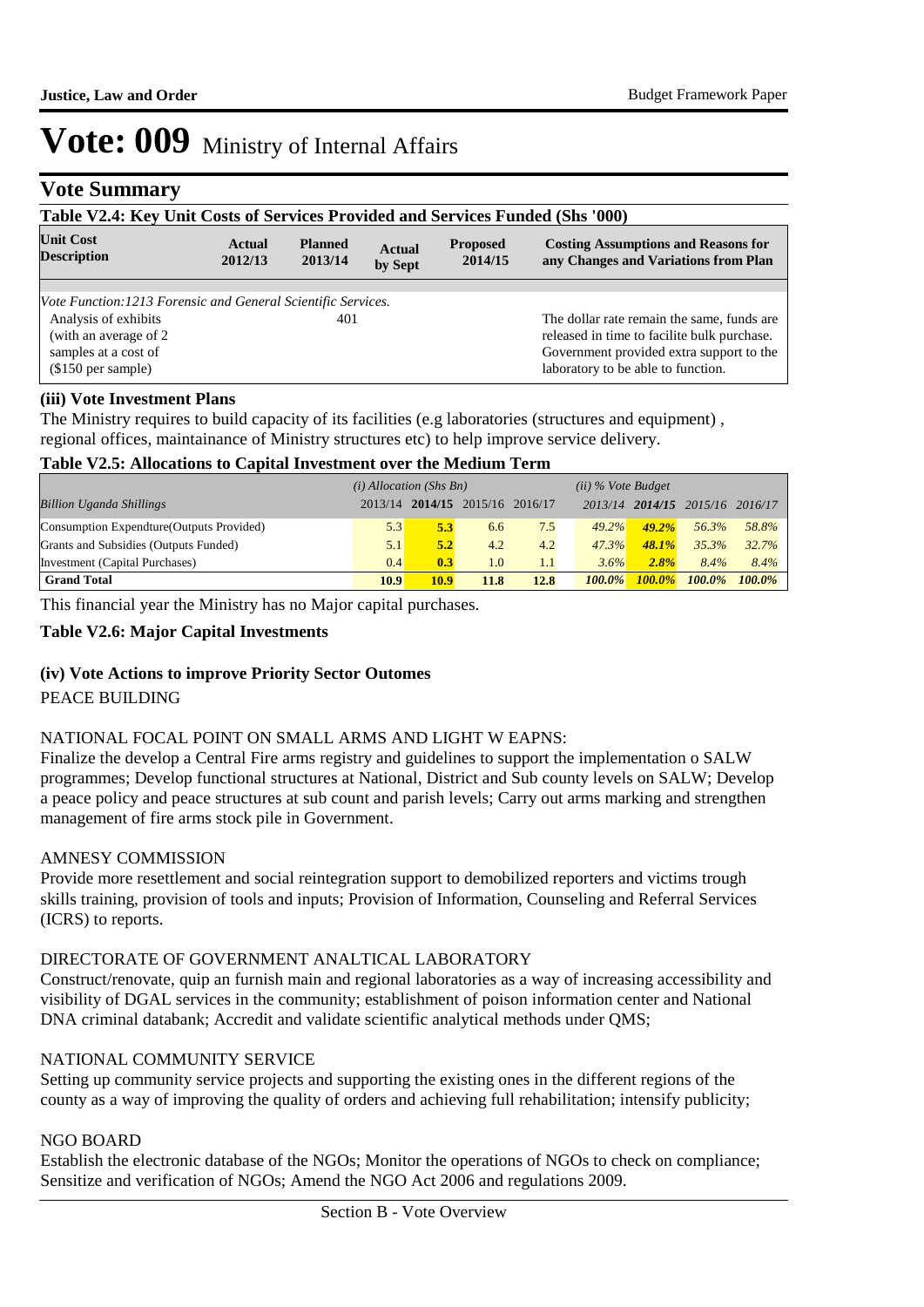### **Vote Summary**

#### POLICY PLANNING AND SUPPORT SRVICES

Provide adequate office accommodation; Purchase of machinery and office equipment to support operations; Build staff capacity through training; and enhance accountability trough monitoring and supervision as a way to improve service delivery.

| 2013/14 Planned Actions:                                                                                                                                                                                     | 2013/14 Actions by Sept:                                                                                                                                                                                                                                                                                                                            | <b>Table V2.7: Priority Vote Actions to Improve Sector Performance</b><br>2014/15 Planned Actions:                                                                                                                                 | <b>MT Strategy:</b>                                                                                                                                                                                                                                                                   |
|--------------------------------------------------------------------------------------------------------------------------------------------------------------------------------------------------------------|-----------------------------------------------------------------------------------------------------------------------------------------------------------------------------------------------------------------------------------------------------------------------------------------------------------------------------------------------------|------------------------------------------------------------------------------------------------------------------------------------------------------------------------------------------------------------------------------------|---------------------------------------------------------------------------------------------------------------------------------------------------------------------------------------------------------------------------------------------------------------------------------------|
| <b>Sector Outcome 0:</b>                                                                                                                                                                                     |                                                                                                                                                                                                                                                                                                                                                     |                                                                                                                                                                                                                                    |                                                                                                                                                                                                                                                                                       |
| Vote Function: 12 12 Peace Building                                                                                                                                                                          |                                                                                                                                                                                                                                                                                                                                                     |                                                                                                                                                                                                                                    |                                                                                                                                                                                                                                                                                       |
| VF Performance Issue:                                                                                                                                                                                        | Inefficiency in arms stock pile management                                                                                                                                                                                                                                                                                                          |                                                                                                                                                                                                                                    |                                                                                                                                                                                                                                                                                       |
| Stakeholders capacity in<br>management of small arms<br>and light weapons built.<br>Reduction of illicit Small<br>Arms and Light Weapons.<br>Stakeholders sensitised on<br>issues of management of<br>SALWs. | 1. Acquired Service explosives<br>Detonators, Codes and Safety<br>Fuses.<br>2. Identified 200 tones of un<br>exploded ordinance for<br>destruction from UPDF stores<br>in South Western region.<br>3. Marked ISO arms in seven<br>districts of western Region (<br>Kabarole, Kasese,<br>Bundibugyo, Ntoroko,<br>Kyenjojo, Kyegegwa and<br>Kamwenge. | 1. Stakeholders capacity in<br>management of small arms and<br>light weapons built.<br>2. Prevention of illicit Small<br>Arms and Light Weapons. 3.<br>Stakeholders sensitised on<br>best practices in the<br>management of SALWs. | 1. Strengthen management of<br>fire arms stockpile in<br>Government possession. 2.<br>Finalize arms marking in<br>UPDF, ISO, PSO and<br>Civilian owned. 3.Continue<br>with action oriented research.<br>4. Implementation of the<br><b>SALW Policy &amp; ammended</b><br>legislation. |
|                                                                                                                                                                                                              | Sector Outcome 1: Strenghtened legal and policy frameworks for JLOS operations and national development                                                                                                                                                                                                                                             |                                                                                                                                                                                                                                    |                                                                                                                                                                                                                                                                                       |
| Vote Function: 1214 Community Service                                                                                                                                                                        |                                                                                                                                                                                                                                                                                                                                                     |                                                                                                                                                                                                                                    |                                                                                                                                                                                                                                                                                       |
| VF Performance Issue:                                                                                                                                                                                        | Inappriopriate staff structure                                                                                                                                                                                                                                                                                                                      |                                                                                                                                                                                                                                    |                                                                                                                                                                                                                                                                                       |
|                                                                                                                                                                                                              |                                                                                                                                                                                                                                                                                                                                                     | Follow up with Ministry of<br><b>Public Service on the proposal</b><br>for restructuring                                                                                                                                           | 1) Operationalisation of the<br>proposed structure                                                                                                                                                                                                                                    |
| Vote Function: 12 15 NGO Registration and Monitoring.                                                                                                                                                        |                                                                                                                                                                                                                                                                                                                                                     |                                                                                                                                                                                                                                    |                                                                                                                                                                                                                                                                                       |
| VF Performance Issue:                                                                                                                                                                                        | - Amendment of sections of the legal framework.                                                                                                                                                                                                                                                                                                     |                                                                                                                                                                                                                                    |                                                                                                                                                                                                                                                                                       |
| Create awareness of the NGO<br>Laws and regulations.<br>Continue with the amendment<br>of the NGO Act.                                                                                                       | a) Reviewed literature<br>towards amendment of the Bill.<br>b) Carried out country wide<br>consultations with<br>stakeholders on the<br>development of the Bill.                                                                                                                                                                                    | 1. Create awareness of the<br><b>NGO Laws and regulations.</b><br>2. Continue with the<br>amendment of the NGO Act.                                                                                                                | 1) Continue with the creation<br>of awareness on the of NGO<br>Policy. 2) Finalise the<br>ammendment of the NGO Act.                                                                                                                                                                  |
| Vote Function: 12 49 Policy, Planning and Support Services                                                                                                                                                   |                                                                                                                                                                                                                                                                                                                                                     |                                                                                                                                                                                                                                    |                                                                                                                                                                                                                                                                                       |
| VF Performance Issue:                                                                                                                                                                                        | - Improve staff and institutional capacity.                                                                                                                                                                                                                                                                                                         |                                                                                                                                                                                                                                    |                                                                                                                                                                                                                                                                                       |
| Staff trained in various fields;<br>Maintain ministry structures;<br>Ministry wall fence renovated.                                                                                                          | a) Maintained Ministry<br>structures.<br>b) Awaiting response from<br>the MoWT on the<br>development of Bills of<br>Quatities for the wall fence.                                                                                                                                                                                                   | 1. Staff trained in various<br>fields 2. Maintain ministry<br>structures. 3. Ministry wall<br>fence renovated.                                                                                                                     | 1. Re-tool Ministry facilities;<br>2. Continue recruiting and<br>building staff/institutional<br>capacity. 3. Commence<br>construction of Ministry<br>Headquarters.                                                                                                                   |
| VF Performance Issue:                                                                                                                                                                                        | Develop Ministry legal and institutional framework.                                                                                                                                                                                                                                                                                                 |                                                                                                                                                                                                                                    |                                                                                                                                                                                                                                                                                       |
| Continue with the finalisation<br>of the HIV work based<br>policy.                                                                                                                                           | a) Sensitized NGO staff on<br>the provision of the HIV/AIDS<br>work based policy.                                                                                                                                                                                                                                                                   | 1. Implement the HIV/AIDS<br><b>based Policy</b><br>2. Improve Ministry<br>coordination within and                                                                                                                                 | 1. Review formulate laws,<br>regulations, policies and<br>guidelines; 2. Develop<br><b>Ministry Integrated</b>                                                                                                                                                                        |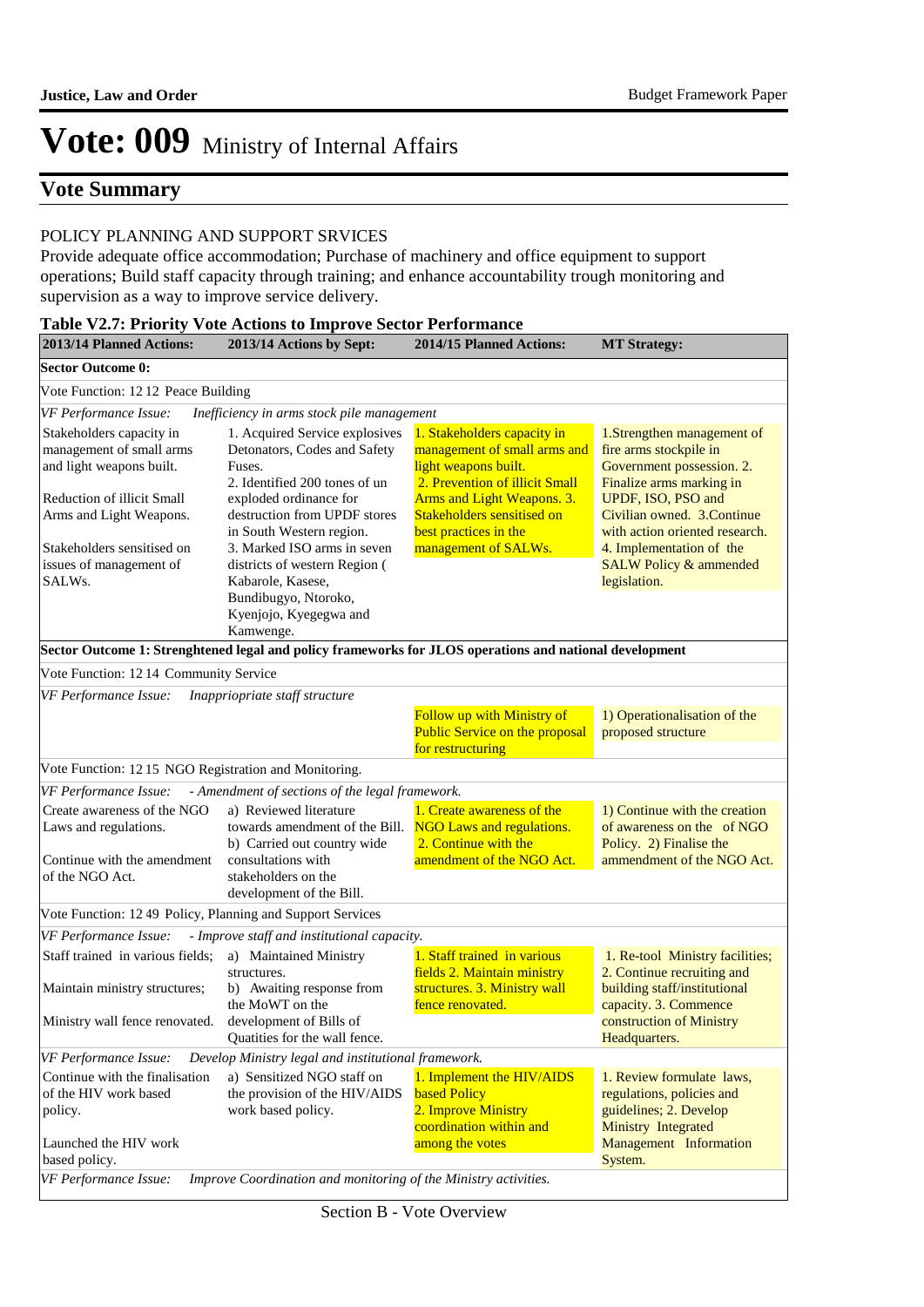|  | <b>Vote Summary</b> |  |
|--|---------------------|--|
|--|---------------------|--|

| 2013/14 Planned Actions:                                                                                                          | 2013/14 Actions by Sept:                                                                                                                                                                                                              | 2014/15 Planned Actions:                                                                                                                         | <b>MT Strategy:</b>                                                                                                                                                                                                                                                          |  |  |  |
|-----------------------------------------------------------------------------------------------------------------------------------|---------------------------------------------------------------------------------------------------------------------------------------------------------------------------------------------------------------------------------------|--------------------------------------------------------------------------------------------------------------------------------------------------|------------------------------------------------------------------------------------------------------------------------------------------------------------------------------------------------------------------------------------------------------------------------------|--|--|--|
| Cordination, supervision and<br>monitoring of Ministry<br>operations                                                              | a) Monitored the<br>implementation of MoIA<br>activities in the Karamoja<br>region.<br>b) Supported implementation<br>of MoIA programmes and<br>projects.                                                                             | 1. Cordination, supervision<br>and monitoring of Ministry<br>operations                                                                          | 1. Improve synergies and<br>collaboration between/among<br>the different<br><b>Votes/Directorates and</b><br>Departments of the Ministry.                                                                                                                                    |  |  |  |
|                                                                                                                                   | Sector Outcome 2: Access to JLOS services particularly for the vulnerable persons enhanced                                                                                                                                            |                                                                                                                                                  |                                                                                                                                                                                                                                                                              |  |  |  |
| Vote Function: 1212 Peace Building                                                                                                |                                                                                                                                                                                                                                       |                                                                                                                                                  |                                                                                                                                                                                                                                                                              |  |  |  |
| VF Performance Issue:                                                                                                             | -Inadequate outreach programme to the public.                                                                                                                                                                                         |                                                                                                                                                  |                                                                                                                                                                                                                                                                              |  |  |  |
| Print and disseminate copies<br>of the CEWERU operational<br>guidelines.<br>Policy on SALWs<br>disseminated in 4 regions.         | a) Procurement process<br>ongoing for 1000 copies of the<br>Policy.<br>b) Dissemination of the policy<br>to be done in quarter two                                                                                                    | 1. Print and disseminate copies<br>of the CEWERU operational<br>guidelines.<br>2. Policy on SALWs<br>disseminated                                | 1. Partnership with the media<br>fraternity and the Public on<br>SALW. 2. Development of a<br>Peace Policy. 3. Finalise the<br>establishment of Peace<br>structures at Sub County and<br>Parish levels. 4.Strengthen<br>mechanisms for cross border<br>conflict mitigations. |  |  |  |
| Vote Function: 12 14 Community Service                                                                                            |                                                                                                                                                                                                                                       |                                                                                                                                                  |                                                                                                                                                                                                                                                                              |  |  |  |
| VF Performance Issue:                                                                                                             | Under funding                                                                                                                                                                                                                         |                                                                                                                                                  |                                                                                                                                                                                                                                                                              |  |  |  |
|                                                                                                                                   |                                                                                                                                                                                                                                       | 1. Rationalize the available<br><b>MTEF</b> ceiling<br>2. Lobby with MoFPED to<br>increase the budget ceiling                                    | Revise the budget ceiling                                                                                                                                                                                                                                                    |  |  |  |
| Vote Function: 1215 NGO Registration and Monitoring.                                                                              |                                                                                                                                                                                                                                       |                                                                                                                                                  |                                                                                                                                                                                                                                                                              |  |  |  |
| VF Performance Issue:                                                                                                             | -Inadquate registry and database to manage the records.                                                                                                                                                                               |                                                                                                                                                  |                                                                                                                                                                                                                                                                              |  |  |  |
| Continue with data entry of<br>NGOs in the data base.<br>Registration of NGOs.                                                    | a) Access data base created to<br>improve on NGO registry<br>b) Registered 231 NGOs<br>c) Renewed 196 NGO permits                                                                                                                     | 1. Continue with data entry of<br>NGOs in the data base.<br>2. Registration of NGOs.                                                             | 1) Continue data entry<br>exercise. 2) Upgrade the<br>system to accommodate online<br>registration. 3) Map all NGOs<br>operating in the country.                                                                                                                             |  |  |  |
|                                                                                                                                   | Sector Outcome 3: Observance of Human rights and accountability promoted                                                                                                                                                              |                                                                                                                                                  |                                                                                                                                                                                                                                                                              |  |  |  |
| Vote Function: 12 12 Peace Building                                                                                               |                                                                                                                                                                                                                                       |                                                                                                                                                  |                                                                                                                                                                                                                                                                              |  |  |  |
| VF Performance Issue:                                                                                                             | -Lack of capacity of implementing agencies to handle SALW.                                                                                                                                                                            |                                                                                                                                                  |                                                                                                                                                                                                                                                                              |  |  |  |
| <b>CEWERU District Peace</b><br>Committees facilitated to<br>conduct CEWERU<br>operations. 2. Train peace<br>committee members in | 1. Trained 75 peace committee<br>members in CPRM in Abim,<br>Agago and Lamwo.<br>2. Peace committees from the<br>Districts of Kapchorwa,<br>Bukwo, Nakapiripirit, Moroto,<br>Kotido and Kabong facilitated<br>to hold peace meetings. | <b>1.CEWERU District Peace</b><br><b>Committees facilitated to</b><br>conduct CEWERU operations.<br>2. Train peace committee<br>members in CPRM. | 1. Functional National Focal<br>Point structures at National.<br>District and Sub county level.<br>2. Strengthen the newly<br>established peace committees<br>in the districts neighboring<br>Karamoja                                                                       |  |  |  |
| Poor co-ordination, demobilisation; Information, counselling and refferal services(ICRS) and<br>VF Performance Issue:             |                                                                                                                                                                                                                                       |                                                                                                                                                  |                                                                                                                                                                                                                                                                              |  |  |  |
|                                                                                                                                   | reintegration of reporters and victims in communities.                                                                                                                                                                                |                                                                                                                                                  |                                                                                                                                                                                                                                                                              |  |  |  |
| Continue to demobilize and<br>document reporter returnees.<br>Link reporters to other service                                     | a) Demobilized 44 reporters<br>from various fighting groups<br>such as ADF and LRA who<br>had been repatriated from DR                                                                                                                | 1. Continue to demobilize and<br>document reporter returnees.<br>2. Link reporters to other<br>service providers for ICRS                        | Demobilise reporters. Manage<br>6 DRTs, Beni liasion office in<br>DR Congo and Amnesty<br><b>Commission office; Provision</b>                                                                                                                                                |  |  |  |
| providers for ICRS services.                                                                                                      | Congo, South Sudan and<br>Central African Republic.                                                                                                                                                                                   | services.<br>3. Provide reporters with<br>resettlement packages                                                                                  | of resettlement and reinsertion<br>packages; Develop Amnesty                                                                                                                                                                                                                 |  |  |  |
| Provide reporters with<br>resettlement packages.                                                                                  | b) 164 Reporters were<br>provided with reinsertion and<br>resettlement support.                                                                                                                                                       |                                                                                                                                                  | <b>Resettlement Policy. Link</b><br>reporters to existing socio-<br>economic opportunities.                                                                                                                                                                                  |  |  |  |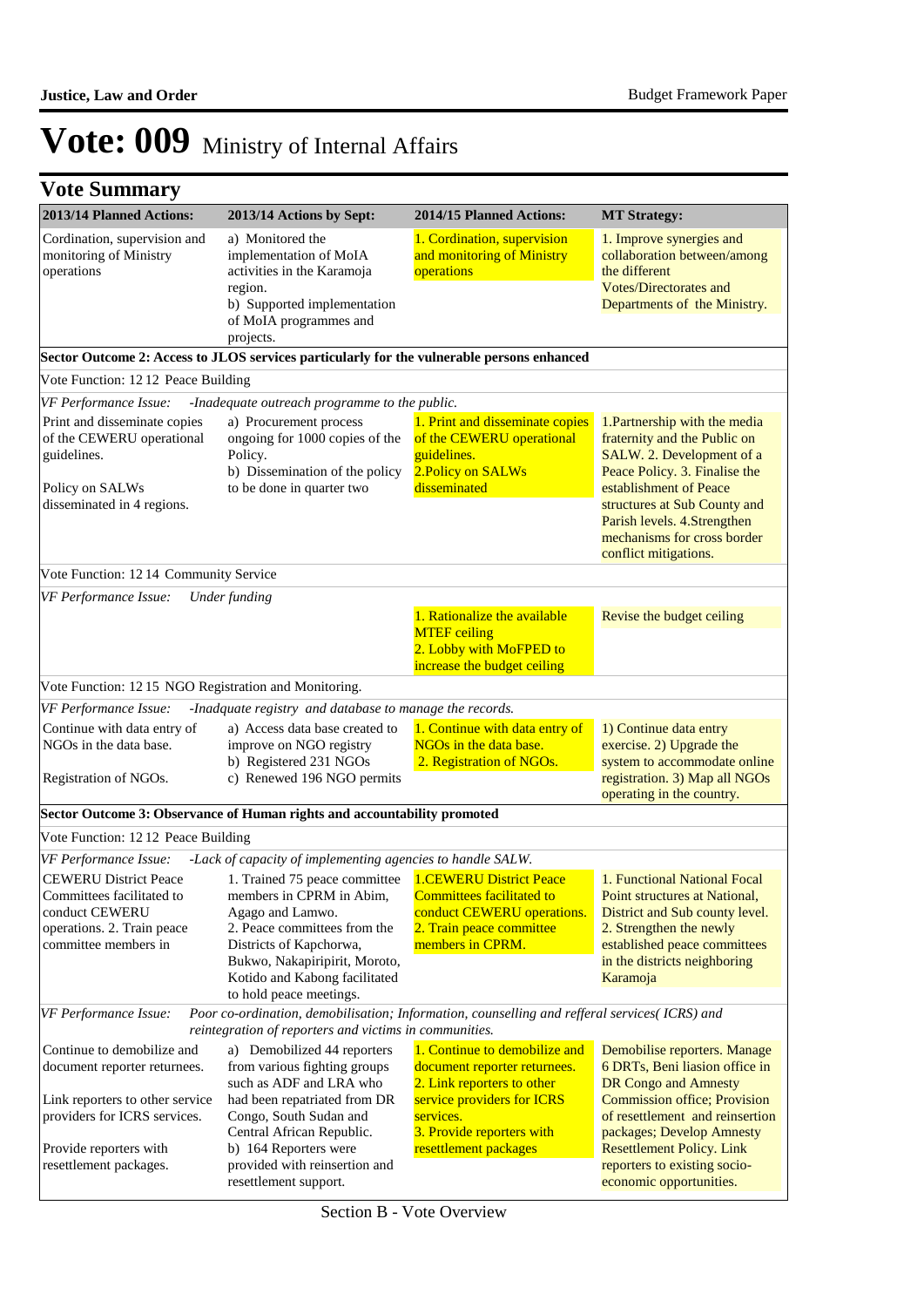## **Vote Summary**

| 2013/14 Planned Actions:                                                                                                                                                     | 2013/14 Actions by Sept:                                                                                                                                                                                                                                                                                                  | 2014/15 Planned Actions:                                                                                                                                                                                                                  | <b>MT Strategy:</b>                                                                                                                                                                                                                                                                          |
|------------------------------------------------------------------------------------------------------------------------------------------------------------------------------|---------------------------------------------------------------------------------------------------------------------------------------------------------------------------------------------------------------------------------------------------------------------------------------------------------------------------|-------------------------------------------------------------------------------------------------------------------------------------------------------------------------------------------------------------------------------------------|----------------------------------------------------------------------------------------------------------------------------------------------------------------------------------------------------------------------------------------------------------------------------------------------|
| VF Performance Issue:                                                                                                                                                        | Reconcile reporters with their communities of return and equip them with life skills.                                                                                                                                                                                                                                     |                                                                                                                                                                                                                                           |                                                                                                                                                                                                                                                                                              |
| Support dialogue &<br>reconciliation events between<br>reporters & host communities<br>Train reporters $\&$ victims $\&$<br>provide them with tool kits<br>and inputs.       | a) Trained and provided skills<br>to 120 reporters and victims in<br>various life skills.<br>b) Supported one dialogue<br>and reconciliation meeting<br>between reporters and the<br>affected community in Bobi<br><b>Gulu DRT</b>                                                                                        | 1. Support dialogue &<br>reconciliation events between<br>reporters & host communities<br>2. Train reporters & victims &<br>provide them with tool kits<br>and inputs.<br>3. Monitor Amnesty activities<br>of resettlement, reintegration | 1. Monitor/supervise the<br>resettlement and reintegration<br>of the reporters. 2. Dialogue<br>and reconciliation of the<br>reporters.3. Reunite reporters<br>with their families. 4. Equip<br>reporters/reporters with life<br>skills.                                                      |
| Monitor Amnesty activities of<br>resettlement, reintegration &<br>provision of ICRS services.                                                                                |                                                                                                                                                                                                                                                                                                                           | & provision of ICRS services.                                                                                                                                                                                                             |                                                                                                                                                                                                                                                                                              |
| Vote Function: 1213 Forensic and General Scientific Services.                                                                                                                |                                                                                                                                                                                                                                                                                                                           |                                                                                                                                                                                                                                           |                                                                                                                                                                                                                                                                                              |
| VF Performance Issue:                                                                                                                                                        | Acceptability and validity of scientific analytical results locally and internationally.                                                                                                                                                                                                                                  |                                                                                                                                                                                                                                           |                                                                                                                                                                                                                                                                                              |
| Scientific equipment<br>calibrated and maintained.<br>Participate in Inter-laboratory<br>proficiency testing.                                                                | 1. Proficiency testing<br>conducted for Pesticide<br>Residue Laboratory under<br><b>UNEP</b> guidelines                                                                                                                                                                                                                   | 1. Scientific equipment<br>calibrated and maintained.<br>2. Participate in Inter-<br>laboratory proficiency testing.<br>3. Carry out QMS audits and<br>gap filling.                                                                       | 1. Achieve and maintain<br>international accreditation<br>status of analysis of Basic<br>POPs, Human Identification<br>(DNA), Alcohol and Drugs of<br>Abuse.2. Continue                                                                                                                      |
| Carry out QMS audits and<br>gap filling.                                                                                                                                     |                                                                                                                                                                                                                                                                                                                           |                                                                                                                                                                                                                                           | participating in inter and intra<br>laboratory proficiency<br>testing.3. Procure modern<br>scientific equipment                                                                                                                                                                              |
| VF Performance Issue:                                                                                                                                                        | Improved national capacity for crime prevention and detection; and ensure public health.                                                                                                                                                                                                                                  |                                                                                                                                                                                                                                           |                                                                                                                                                                                                                                                                                              |
| Forensic monitoring of<br>antibiotics in products for<br>human consumption.<br>Forensic monitoring of oil<br>and gas industry contaminants<br>in water from Albertine region | 1.50 environmental and<br>agricultural cases with 50<br>samples analyzed and reported<br>for public health<br>concerns.<br>2. Verification of 51<br>commercial and illicit product<br>cases with 200 exhibits<br>conducted to establish<br>compliance of quality<br>parameters to<br>International/National<br>standards. | 1. Forensic monitoring of<br>antibiotics in products for<br>human consumption.                                                                                                                                                            | 1. Establish a Narcotic,<br>Chemical & Bioterrorism<br>Center 2. Research in new &<br>emerging poison & establish<br>regional incidence response<br>centers. 3. Operate &<br>maintain a national criminal<br>DNA data bank 4. Operate<br>and maintain a Poison<br><b>Information Center.</b> |
| VF Performance Issue:                                                                                                                                                        | Increased demand for D/GAL services with low institutional capacity.                                                                                                                                                                                                                                                      |                                                                                                                                                                                                                                           |                                                                                                                                                                                                                                                                                              |
| <b>Timely Forensic</b><br>Investigations undertaken in<br>administration of justice.<br>Staff capacity strengthened.<br>Regional laboratories<br>strengthened.               | 1.325 cases received, 148<br>cases analyzed and<br>disposed.<br>2.01 staff in Enhancement of<br>Skills on Laboratory Quality<br>Management in Helsinki,<br>Finland by the OPCW                                                                                                                                            | 1. Forensic Investigations<br>undertaken in administration<br>of justice.<br>2. Staff capacity strengthened.<br>3. Mbale regional laboratory<br>strengthened.                                                                             | 1. Build staff capacity.2.<br>Acquisition of specialised<br>scientific and analytical<br>equipmenst 3. Extension of the<br>main laboratory.4. Gulu and<br>Mbarara regional laboratories<br>operationalised                                                                                   |
| Vote Function: 12 14 Community Service                                                                                                                                       |                                                                                                                                                                                                                                                                                                                           |                                                                                                                                                                                                                                           |                                                                                                                                                                                                                                                                                              |
| VF Performance Issue:                                                                                                                                                        | Low levels of awareness                                                                                                                                                                                                                                                                                                   | 1. Use rehabilitative projects as<br>flag ships for appreciation of<br>$\overline{\text{CS}}$<br>2. Intensify publicity<br>sensitisation campaign through<br>synergies and net works                                                      | <b>Intensify publicity</b><br>sensitisation campaign through<br>synergies and net works                                                                                                                                                                                                      |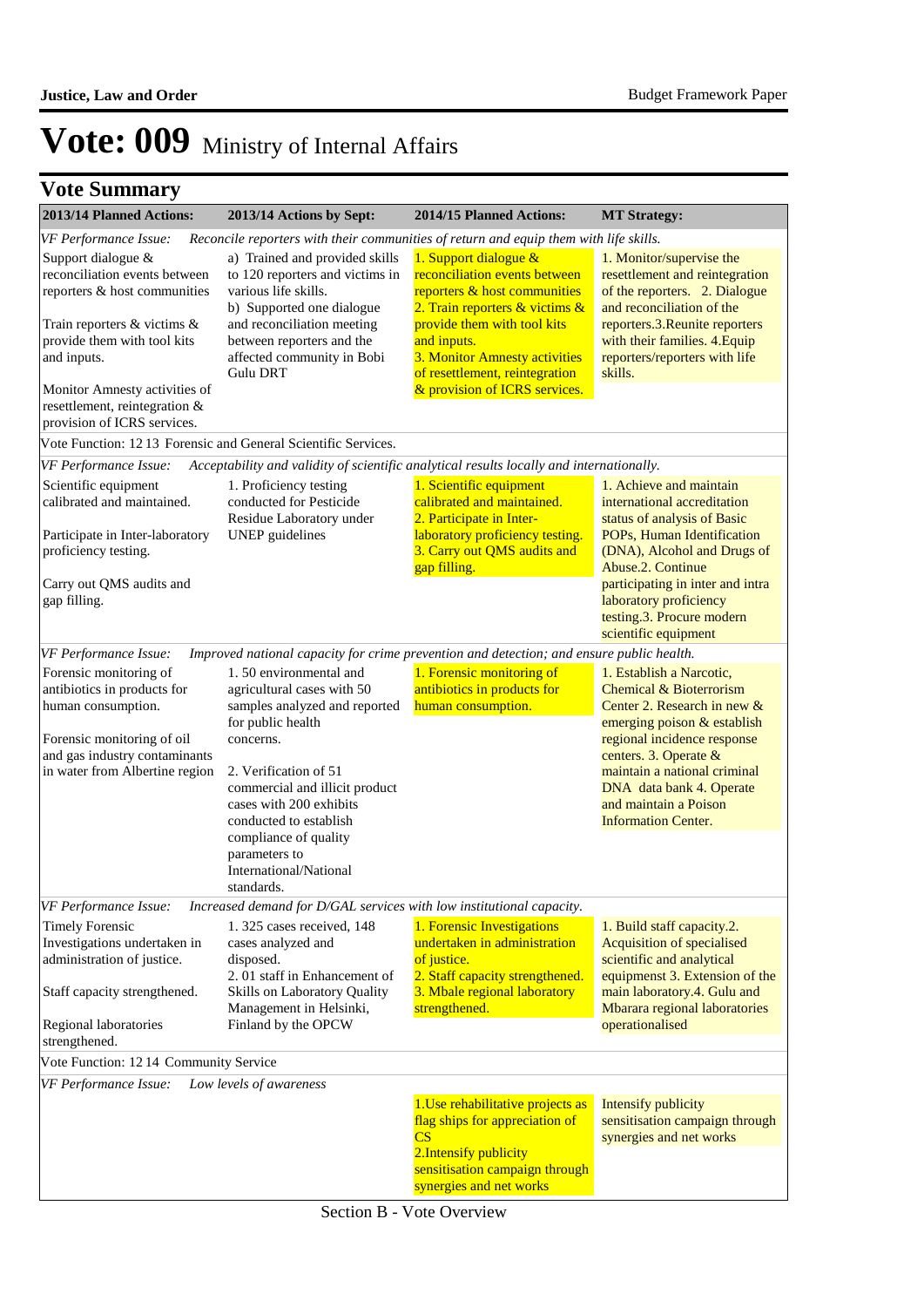### **Vote Summary**

| 2013/14 Planned Actions:                                                           | 2013/14 Actions by Sept:                                             | 2014/15 Planned Actions:                         | <b>MT Strategy:</b>                                    |  |  |  |  |
|------------------------------------------------------------------------------------|----------------------------------------------------------------------|--------------------------------------------------|--------------------------------------------------------|--|--|--|--|
|                                                                                    | Vote Function: 12 15 NGO Registration and Monitoring.                |                                                  |                                                        |  |  |  |  |
| VF Performance Issue:                                                              | -Non compliance of NGOs to the terms and conditions in their permits |                                                  |                                                        |  |  |  |  |
| Monitor 100 NGOs for<br>compliance with the Law.                                   | a) 50 NGOs monitored in the<br>districts of Mukono, Kampala,         | Monitor 200 NGOs for<br>compliance with the Law. | 1) Monitored 1000 NGOs<br>country wide. 2) Continue to |  |  |  |  |
| Masaka, Mityana, Kayunga<br>and Luwero to ensure<br>compliance with their permits. |                                                                      |                                                  | deregister non compliant<br>NGO <sub>s.</sub>          |  |  |  |  |

### *V3 Proposed Budget Allocations for 2014/15 and the Medium Term*

*This section sets out the proposed vote budget allocations for 2014/15 and the medium term, including major areas of expenditures and any notable changes in allocations.* 

### **Table V3.1: Past Outturns and Medium Term Projections by Vote Function\***

|                                                |                    | 2013/14                |                                    | <b>MTEF Budget Projections</b> |         |         |
|------------------------------------------------|--------------------|------------------------|------------------------------------|--------------------------------|---------|---------|
|                                                | 2012/13<br>Outturn | Appr.<br><b>Budget</b> | <b>Spent by</b><br><b>End Sept</b> | 2014/15                        | 2015/16 | 2016/17 |
| Vote: 009 Ministry of Internal Affairs         |                    |                        |                                    |                                |         |         |
| 1212 Peace Building                            | 2.306              | 2.735                  | 0.552                              | 2.732                          | 2.732   | 2.772   |
| 1213 Forensic and General Scientific Services. | 1.022              | 1.295                  | 0.293                              | 1.295                          | 1.703   | 1.813   |
| 1214 Community Service                         | 0.442              | 0.560                  | 0.095                              | 0.560                          | 0.582   | 0.590   |
| 1215 NGO Registration and Monitoring.          | 0.277              | 0.313                  | 0.083                              | 0.330                          | 0.437   | 0.519   |
| 1249 Policy, Planning and Support Services     | 4.855              | 5.974                  | 1.661                              | 5.961                          | 6.314   | 7.098   |
| <b>Total for Vote:</b>                         | 8.901              | 10.878                 | 2.683                              | 10.878                         | 11.767  | 12.791  |

### **(i) The Total Budget over the Medium Term**

The Ministry budget for FY 2014/15 is shs 2.340 bn towards wage, shs 7.505 bn towards Non wage and shs 1.013 bn towards capital development. FY 2015/16 the total budget is shs 11.757 bn of which shs 2.340 is wage, shs 8.218 bn is non wage and shs 1.209 is capital development. In FY 2016/17, the total budget is shs 12.791 n of which shs 2.987 bn is wage, shs 8.547 is non wage and shs 1.257 bn is capital development.

#### **(ii) The major expenditure allocations in the Vote for 2014/15**

There no major expenditure arears

#### **(iii) The major planned changes in resource allocations within the Vote for 2014/15**

There are no major resource allocations.

#### **Table V3.2: Key Changes in Vote Resource Allocation**

|                              |                                                      |                                                               | <b>Changes in Budget Allocations and Outputs from 2013/14 Planned Levels:</b> |         | <b>Justification for proposed Changes in</b>  |  |
|------------------------------|------------------------------------------------------|---------------------------------------------------------------|-------------------------------------------------------------------------------|---------|-----------------------------------------------|--|
|                              | 2014/15                                              |                                                               | 2015/16                                                                       | 2016/17 | <b>Expenditure and Outputs</b>                |  |
|                              |                                                      | Vote Function: 1272 Forensic and General Scientific Services. |                                                                               |         |                                               |  |
| Output:                      |                                                      |                                                               | 121372 Government Buildings and Administrative Infrastructure                 |         |                                               |  |
| $UShs Bn:$                   |                                                      | $0.048$ UShs Bn:                                              | $0.030$ UShs Bn:                                                              | 0.033   |                                               |  |
| Output:                      |                                                      |                                                               | 1213 76 Purchase of Office and ICT Equipment, including Software              |         |                                               |  |
| $UShs Bn:$                   |                                                      | -0.048 UShs Bn:                                               | $0.042$ UShs Bn:                                                              | 0.042   |                                               |  |
|                              | Vote Function: 1202 NGO Registration and Monitoring. |                                                               |                                                                               |         |                                               |  |
| Output:                      | 1215 02 NGOs Monitored.                              |                                                               |                                                                               |         |                                               |  |
| UShs Bn:                     |                                                      | $0.016$ UShs Bn:                                              | $0.051$ UShs Bn:                                                              |         | <b>0.051</b> Additional funding to payment of |  |
| <b>Additional funding to</b> |                                                      | Additional funding to                                         | Reduction in the MTEF                                                         |         | salaries                                      |  |
| <b>payment</b> of salaries   |                                                      | payment of salaries                                           | funding                                                                       |         |                                               |  |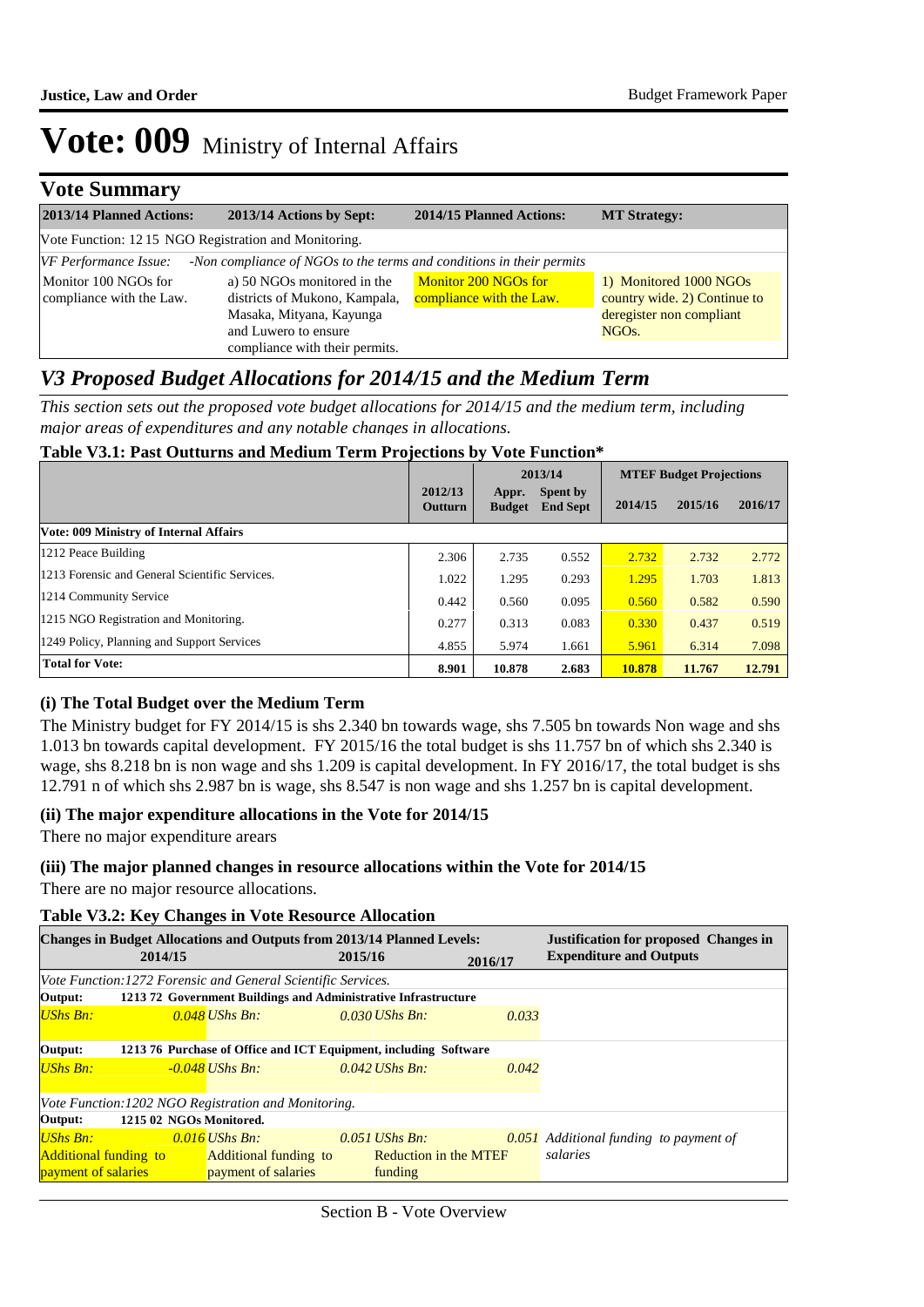### **Vote Summary**

### *V4: Vote Challenges for 2014/15 and the Medium Term*

*This section sets out the major challenges the vote faces in 2014/15 and the medium term which the vote has been unable to address in its spending plans.*

The country is faced with a challenge of trafficking in persons and this has possed a serious threat to both the economic social dvelopment and security of the citizens. The Ministry has an inadquate budget provision to support the efforts towards combating the issue of human trafficking. As such additional shs 500 M is required to support the activity. Lack of modern scientific equipment. Due to the increasing levels of sophistication of crime in the country, the ministry needs to procure modern equipment for analysis of poisons, bio chemical components and so on

#### **Table V4.1: Additional Output Funding Requests**

| <b>Additional Requirements for Funding and</b><br><b>Outputs in 2014/15:</b>                                                                                                                  | <b>Justification of Requirement for</b><br><b>Additional Outputs and Funding</b>                                                                                                                                                                                                                                                                                                                                                                                                                                                                                                                                                                                                                             |
|-----------------------------------------------------------------------------------------------------------------------------------------------------------------------------------------------|--------------------------------------------------------------------------------------------------------------------------------------------------------------------------------------------------------------------------------------------------------------------------------------------------------------------------------------------------------------------------------------------------------------------------------------------------------------------------------------------------------------------------------------------------------------------------------------------------------------------------------------------------------------------------------------------------------------|
| Vote Function:12                                                                                                                                                                              |                                                                                                                                                                                                                                                                                                                                                                                                                                                                                                                                                                                                                                                                                                              |
| <b>Output:</b><br>1211<br><b>UShs Bn:</b>                                                                                                                                                     |                                                                                                                                                                                                                                                                                                                                                                                                                                                                                                                                                                                                                                                                                                              |
| Vote Function: 1254 Peace Building                                                                                                                                                            |                                                                                                                                                                                                                                                                                                                                                                                                                                                                                                                                                                                                                                                                                                              |
| Output:<br>1212 54 Contribution to Regional centre on Small Arms                                                                                                                              |                                                                                                                                                                                                                                                                                                                                                                                                                                                                                                                                                                                                                                                                                                              |
| <b>UShs Bn:</b><br>0.000                                                                                                                                                                      | The Department has to pay a yearly contribution to the Regional<br>Center for Small Arms and this has not been paid fully each FY<br>year that's why the arrears have accumulated to that magnitude.                                                                                                                                                                                                                                                                                                                                                                                                                                                                                                         |
| Vote Function: 1277 Forensic and General Scientific Services.                                                                                                                                 |                                                                                                                                                                                                                                                                                                                                                                                                                                                                                                                                                                                                                                                                                                              |
| Output:<br>1213 77 Purchase of Specialised Machinery & Equipment<br><b>UShs Bn:</b><br>6.450                                                                                                  | The laboratory equipment that is pivotal to having continous                                                                                                                                                                                                                                                                                                                                                                                                                                                                                                                                                                                                                                                 |
| 1. Procurement of modern specialized scientific and<br>analytical equipment<br>2. Replace obsolete Laboratory Equipment; Furnish and<br><b>Equip Regional Laboratories (Mbarara and Gulu)</b> | services of DGAL and reducing lead times in forensic<br>examinations is now becoming obsolete therefore UGX 2bn is<br>required to replace these critical equipment such as; Genetic<br>Analyser for DNA testing; GC/MS for poison analysis and HPLC-<br>DAD/UV-vis for analysis of drugs of abuse. The regional<br>laboratory that are envisaged to bring services closer to the<br>population of Mbarara is now complete while the Gulu laboratory<br>is nearing completetion. Both regional laboratories need to be<br>furnished and equiped to have them operational at an estimated<br>cost of UGX 6bn                                                                                                   |
| Vote Function: 1201 Community Service                                                                                                                                                         |                                                                                                                                                                                                                                                                                                                                                                                                                                                                                                                                                                                                                                                                                                              |
| Output:<br>1214 01 Improved Community Service Orders.                                                                                                                                         |                                                                                                                                                                                                                                                                                                                                                                                                                                                                                                                                                                                                                                                                                                              |
| <b>UShs Bn:</b><br>2.800                                                                                                                                                                      | There is inadequate legal and policy framework for<br>implementation of Community Service due to lack of a policy<br>framework to guide implementation of Community Service and<br>inadequacy of the Community Service Act. The Policy Framework<br>once in place will help define the roles and responsibilities of the<br>various stakeholders and provide realignment with relevant legal<br>instruments and provide ground for the review of the community<br>service Act. There is need to support development of the<br>Community service Policy and review the CS Act to cater for<br>sustainability of the program and introduce new ways of getting<br>more offenders at a cost of UGX 300 million. |
|                                                                                                                                                                                               | Community Service is relatively a new concepts, requires a<br>multifaceted approach calling for clear branding of its activities,<br>compliance, and appreciation so as to gain public confidence in<br>Community Service as a viable option. NCS requires UGX 1<br>billion for this. With regard to skills, there is a substantial need to<br>bolster staff ability to adapt to current innovations in the working<br>environment and match service delivery demands. Specifically                                                                                                                                                                                                                          |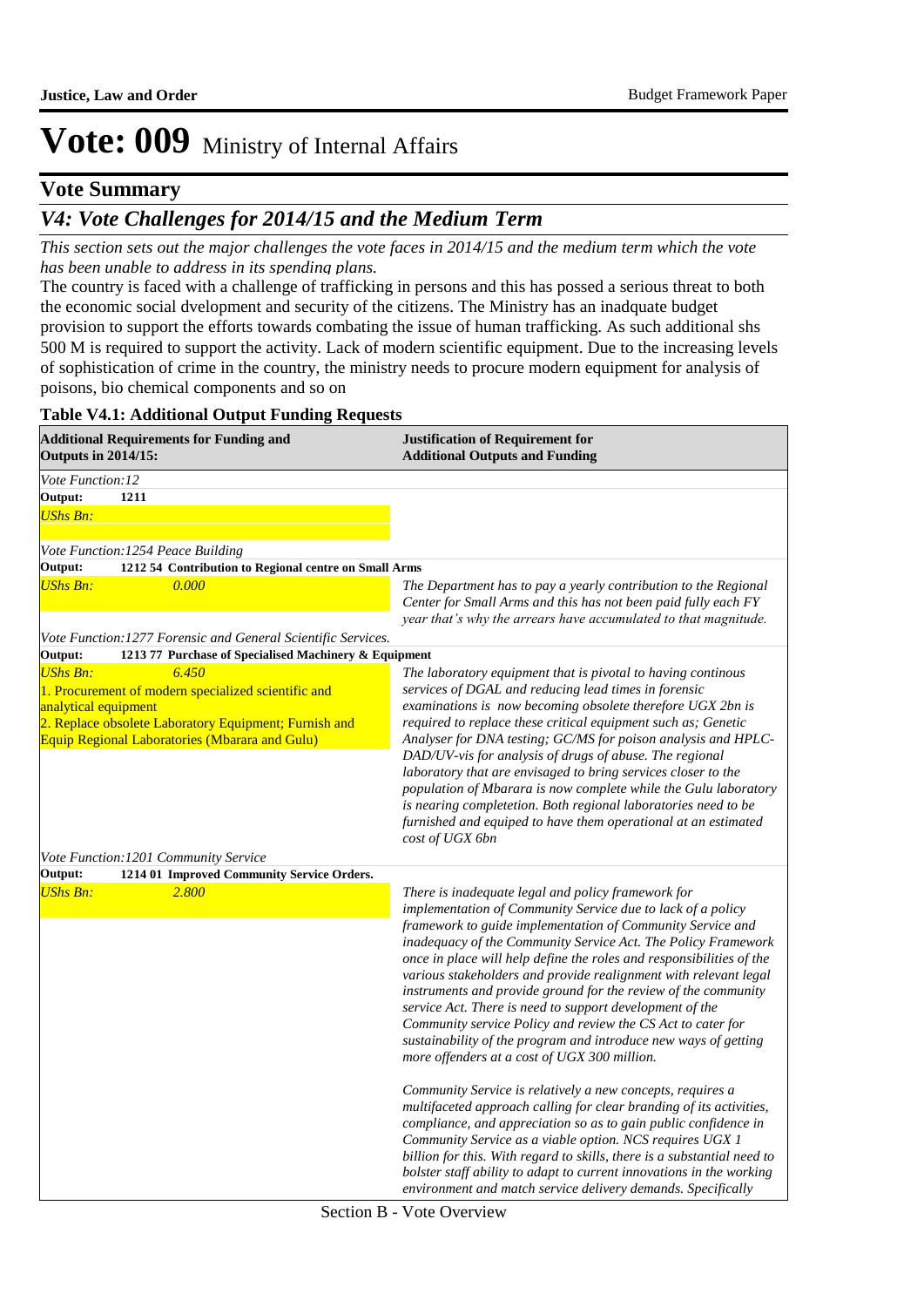## **Vote Summary**

| <b>Additional Requirements for Funding and</b><br><b>Outputs in 2014/15:</b> | <b>Justification of Requirement for</b><br><b>Additional Outputs and Funding</b>                                                                                                                                                                                                                                                                                                                                                                                                                                                                                                                                                                                                                                                                                                                                                                                                                                                                                                                                                                                                                                                                                                                                                                                                                                                                                                                                                                                                                                                                                                                                                                                                                                                                                                                                                                                                                                                                                                                                                                                                                                                                                              |  |  |
|------------------------------------------------------------------------------|-------------------------------------------------------------------------------------------------------------------------------------------------------------------------------------------------------------------------------------------------------------------------------------------------------------------------------------------------------------------------------------------------------------------------------------------------------------------------------------------------------------------------------------------------------------------------------------------------------------------------------------------------------------------------------------------------------------------------------------------------------------------------------------------------------------------------------------------------------------------------------------------------------------------------------------------------------------------------------------------------------------------------------------------------------------------------------------------------------------------------------------------------------------------------------------------------------------------------------------------------------------------------------------------------------------------------------------------------------------------------------------------------------------------------------------------------------------------------------------------------------------------------------------------------------------------------------------------------------------------------------------------------------------------------------------------------------------------------------------------------------------------------------------------------------------------------------------------------------------------------------------------------------------------------------------------------------------------------------------------------------------------------------------------------------------------------------------------------------------------------------------------------------------------------------|--|--|
|                                                                              | there is need to train staff on offender management at a cost of<br>UGX 150 million. Additional UGX 1.5 billion is also required to<br>fund other underfunded activities like reintegration                                                                                                                                                                                                                                                                                                                                                                                                                                                                                                                                                                                                                                                                                                                                                                                                                                                                                                                                                                                                                                                                                                                                                                                                                                                                                                                                                                                                                                                                                                                                                                                                                                                                                                                                                                                                                                                                                                                                                                                   |  |  |
| Vote Function: 1202 NGO Registration and Monitoring.                         |                                                                                                                                                                                                                                                                                                                                                                                                                                                                                                                                                                                                                                                                                                                                                                                                                                                                                                                                                                                                                                                                                                                                                                                                                                                                                                                                                                                                                                                                                                                                                                                                                                                                                                                                                                                                                                                                                                                                                                                                                                                                                                                                                                               |  |  |
| Output:<br>1215 02 NGOs Monitored.                                           |                                                                                                                                                                                                                                                                                                                                                                                                                                                                                                                                                                                                                                                                                                                                                                                                                                                                                                                                                                                                                                                                                                                                                                                                                                                                                                                                                                                                                                                                                                                                                                                                                                                                                                                                                                                                                                                                                                                                                                                                                                                                                                                                                                               |  |  |
| <b>UShs Bn:</b><br>1.500                                                     | One of the key functions of the NGO Board is to monitor NGOs<br>countrywide to ensure compliance to terms and conditions of their<br>permits. Cases of NGOs engaging in illegal activities have risen<br>with the NGO Board limited in capacity to provide timely follow-<br>up on NGOs countrywide. The NGO Policy created the NGO<br>monitoring committees whose role is critical in monitoring and<br>vetting NGOs seeking to register and renew. To operationalise<br>the NGO monitoring committees, there is need to enhance the<br>capacity of NGO monitoring committees to perform their<br>functions. Government has lost substantial NTR due to failure to<br>follow-up on NGOs for renewal. As a result, there is need to<br>increase support to this function to a tune of UGX 1.5 billion.                                                                                                                                                                                                                                                                                                                                                                                                                                                                                                                                                                                                                                                                                                                                                                                                                                                                                                                                                                                                                                                                                                                                                                                                                                                                                                                                                                        |  |  |
| Vote Function: 1224 Policy, Planning and Support Services                    |                                                                                                                                                                                                                                                                                                                                                                                                                                                                                                                                                                                                                                                                                                                                                                                                                                                                                                                                                                                                                                                                                                                                                                                                                                                                                                                                                                                                                                                                                                                                                                                                                                                                                                                                                                                                                                                                                                                                                                                                                                                                                                                                                                               |  |  |
| Output:<br>1249 24 Enhanced Ministry Operations.                             |                                                                                                                                                                                                                                                                                                                                                                                                                                                                                                                                                                                                                                                                                                                                                                                                                                                                                                                                                                                                                                                                                                                                                                                                                                                                                                                                                                                                                                                                                                                                                                                                                                                                                                                                                                                                                                                                                                                                                                                                                                                                                                                                                                               |  |  |
| <b>UShs Bn:</b><br>6.500                                                     | The Prevention of Trafficking in Persons (PTIP) Act 2009 was<br>developed. However, there is no regulation to operationalise the<br>Act. This also calls for development of regulations for PTIP and<br>also to review regulations on labor exportation to provide for<br>concerns of human trafficking. There is need to create awareness<br>on human trafficking especially on the forms & interventions. The<br>office for coordination of anti human trafficking has no funding<br>given the meager resources allocated to the Ministry. This has left<br>the unit dormant as yet there are many activities for the unit to<br>implement and coordinate. A modest additional funding of UGX<br>500 million is required to facilitate the operations of this office.<br>An informed Public and stakeholders provide a fertile ground for<br>delivery of demand driven services, making service access and<br>utilization almost obvious. For MIA, there has been limited access<br>to and exploitation of services majorly due to low levels of<br>awareness of what actually the Ministry does.<br>The Ministry is a multi-faceted bringing together a variety of<br>institutions (UPF, UPS, DCIC & Ministry Headquarters). These<br>institutions share a common vision and mission for ensuring a<br>peaceful, safe and secure Uganda and contribute to the<br>administration of justice. Attainment of this vision requires a<br>harmonized and coherent framework that only comes with<br>effective coordination, monitoring and supervision of all the<br>Ministry entities countrywide. To attain the desired results, there<br>is need to increase funding to this function to a tune of UGX<br>4billion.<br>The inadequate infrastructure has continued to undermine the<br>working environment in the ministry and perhaps lowering worker<br>productivity. There is inadequate office accommodation across all<br>entities, limited space for document storage, dilapidated<br>structures and compound and lack of a solid ministry fence. This<br>calls for remodeling of Ministry structures and construction of<br>new structures at a cost of UGX 2 billion. |  |  |